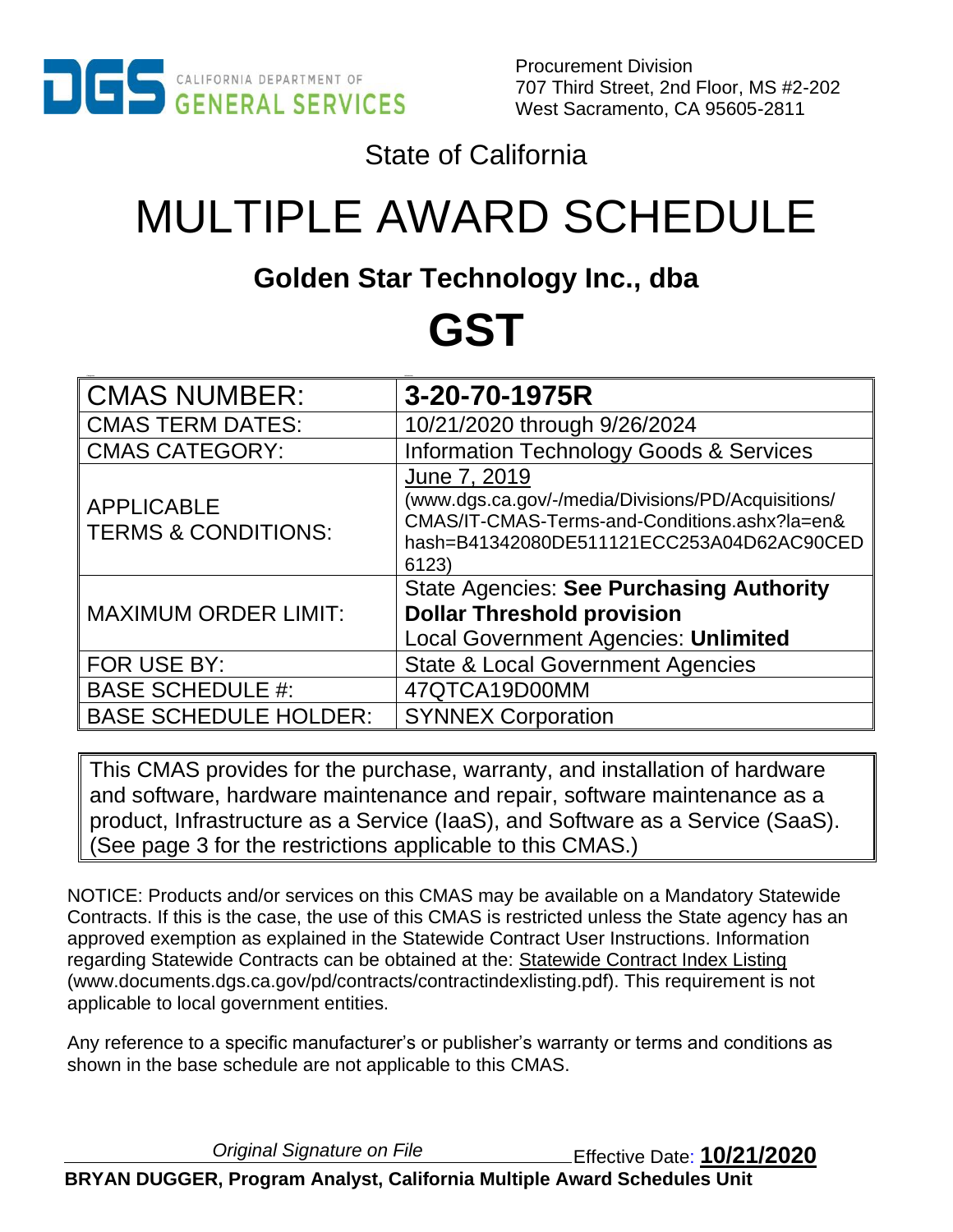# **GSA MAS Contract 47QTCA19D00MM Expires 09/26/2024 GSA@SYNNEX.com**

updated 02/16/2022

3M 5 Point Solutions 7SIGNAL Inc. Absolute Software Accortec ADATA Technology Add-On Computer Adesso Agosto, Inc Airgain ALE USA – Alcatel Allied Telesis \*\* APC Apricorn ATDEC ATEN ATS – Alternative Technology Solutions Autel Robotics Avocor AVTEQ Axiom B+B Smartworx Barracuda Networks \*\* Belkin BenQ Bitglass Black Box Network Services BrainBoxes Ltd Bretford Manufacturing Bridge Communications Brother Int'l **BTI** Buffalo Americas C2G Capsa Healthcare Centon Electronics Check Point Software Technologies Cherry Americas Chief Manufacturing Cigent Cinemassive CI - Computer Instruments Computer Security Products

Contex America \*\* *<NEW>* CoreView USA *<NEW>* cPacket Cradlepoint \*\* CRU-Dataport CyberPower D&R Electronics Da-Lite Das Keyboard Datacore Software Dataram Corp DH2i D-Link Digi International Digitalware DTG – Definitive Technology Group Durabook Eaton Edge Memory Edgewave Encore Networks ENET Solutions Engenius Enovate IT Envoy Data Ergotech Group, Inc. Ergotron Erwin Evault Evoluent Evolve III *<NEW>* Eyesafe Fellowes Firemon Formax FujiFilm Getac GFI Software Global Knowledge Goldtouch Gvision GVS (Getac Video) HID Global

HP Enterprise \*\* HP Inc \*\*

CoNarrative

HSM of America Humanscale HyperSign Hyundai IT Hyve iKey Infortrend Innovative Office Incipio IOGear iStarUSA iStorage ITG IX Systems Ixia, A Keysight Business Kantek Kensington Kinesis Corp Kramer Laplink Lenovo Lexmark LG Electronics LifeSize \*\* Lind Electronics Link Depot Logitech Mainpine Make Sense Man and Machine Mellanox microMICR MicroPac Technologies Microsoft Surface \*\* Middle Atlantic Products *<NEW>* Mimo Monitors Mirantis (Docker) \*\* MobileDemand MobileMark Mobile Tech MooreCo, Inc Moshi MultiTech MyCena NanoLumens NCP Engineering

NetAlly

Netgear Netmotion Wireless Netsurion Novastar Nvidia Corp Obsidian Integration One World Touch Otter Products Overland Storage Paessler Palo Alto Networks (SLED only) Panasonic \*\* Panasonic iPRO SSA Paragon Software Parsec Patrol PC PC Matic Pivot 3 Inc. Planar Plantronics Powergistics Premium Compatibles Prestige International PrinterLogic Printronix AutoID Promise Technology Protec Scientific Qlogic QNAP Quantum Quark RapidDeploy ReadyDock RedyRef Retrospect Rogos Ruckus Wireless \*\* Samsung Sangoma (Digium) Seagate Seal Shield **SecureData** Sharegate SimplyNUC SIOS SKB (Stephen Gould)

**TD SYNNEX** 

SMK-Link Sony Corp SpacePole, Inc. StarTech.com LTD. StorageCraft Stratus SunBrite TV Synchrotech SYNNEX Corp SYNNEX PrintSolv TAG Global Targus Team One Networking Texthelp The Joy Factory Total Micro Technologies Transcend **TRENDnet** Tripp Lite Troy Group Unirise Unitech Vaddio Veracity Verbatim Americas Vertiv *<NEW>* VIDIZMO Viewsonic Visioneer Vivotek VS and Associates VXL Instruments Wasp Barcode Technologies Watchguard \*\* West Point

Western Digital Williams Software (Smartrack) \*\* Wireless Guardian Xerox Zebra \*\* Zyxel Corp.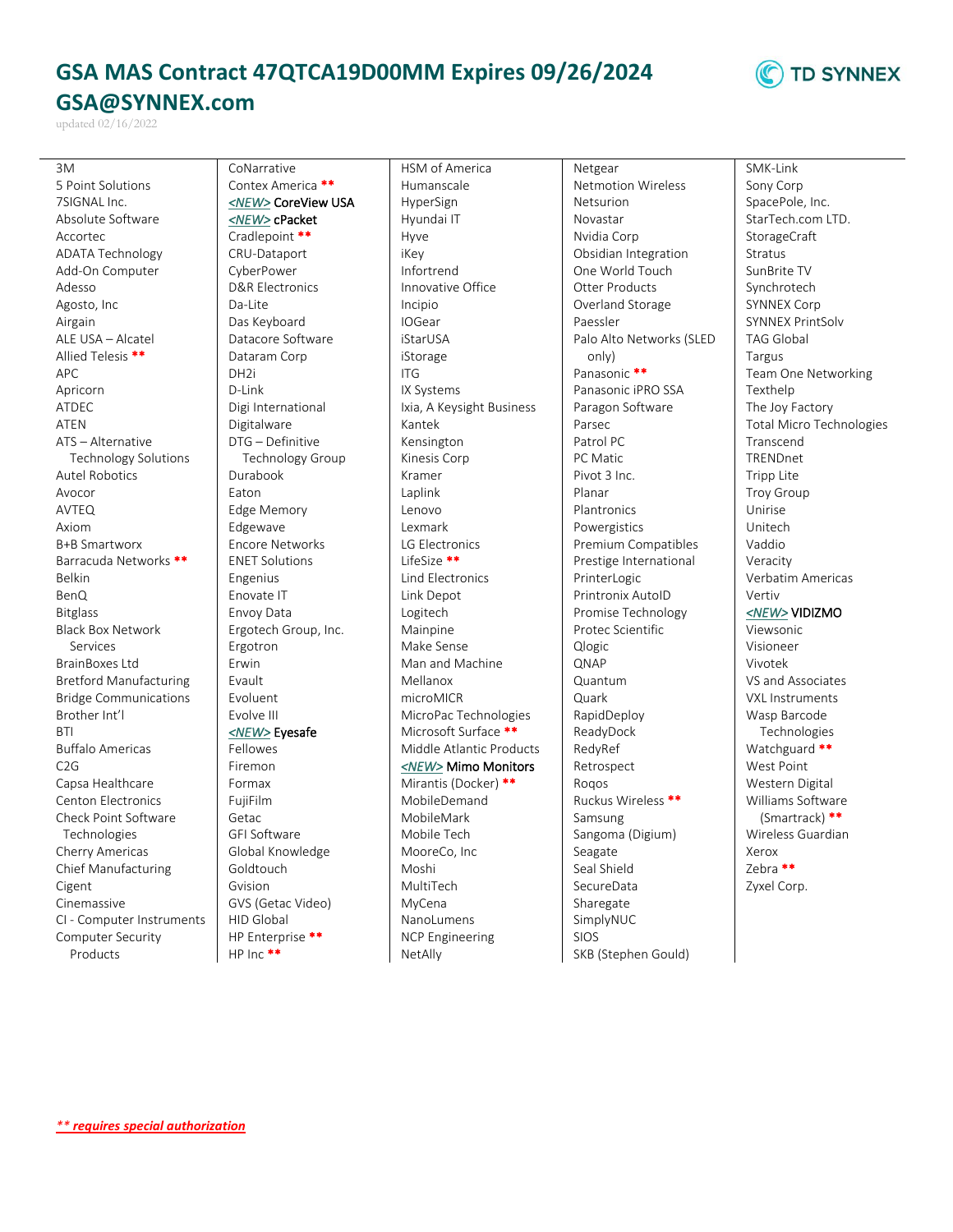Buyers must verify that the CMAS vendor has a letter of authorization from the manufacturer or an authorized distributor for the sale of the products being procured. Service specific letters of authorization are required if the CMAS vendor is providing installation, maintenance, and repair services.

The services provided under this CMAS are only in support of the products covered by this CMAS.

The most current Ordering Instructions and Special Provisions, CMAS Terms and Conditions, and products and/or services are included herein. All purchase orders issued by State agencies shall incorporate these Ordering Instructions and Special Provisions and CMAS Terms and Conditions.

Agency non-compliance with the requirements may result in the loss of delegated authority to use the CMAS program.

CMAS contractor non-compliance with the requirements may result in termination.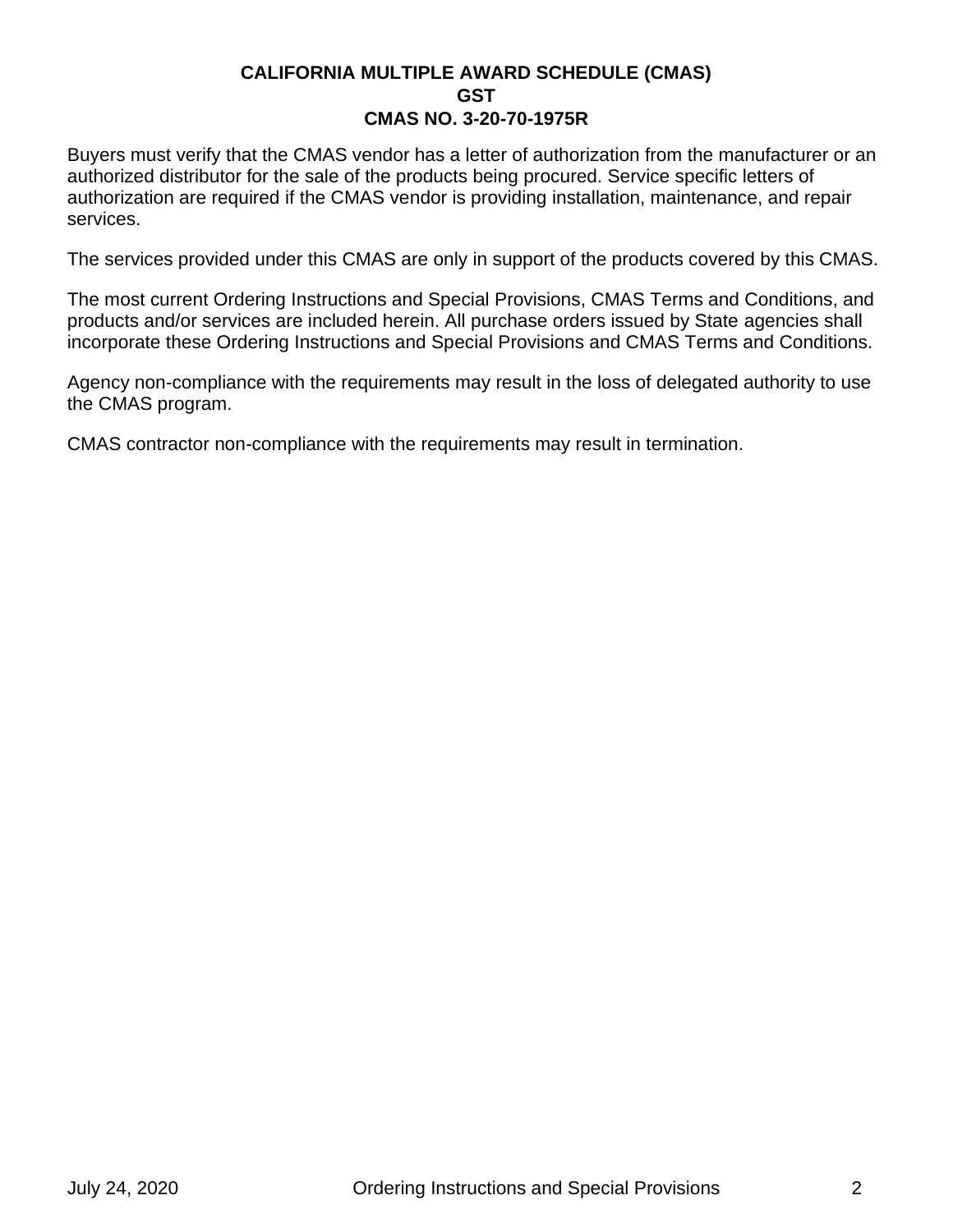#### **CMAS PRODUCT & SERVICE CODES**

Product & Service Codes listed below are for marketing purposes only. Review the base schedule for the products and/or services available.

Computer-Laptop Computer-Laptop Accessory Computer-Notebook Computer-PC Computer-PC Accessory Data Commun-Equipment Data Commun-Network Mgmt Hardware-Computer Hardware-Tablet Hubs-Network LAN/WAN-System LAN/WAN-Wireless Network

# **AVAILABLE PRODUCTS AND/OR SERVICES**

All of the products in the base schedule are available within the scope of this CMAS.

The ordering agency must verify all products and/or services are currently available on the base General Services Administration (GSA) schedule. Access the [GSA eLibrary](http://www.gsaelibrary.gsa.gov/) at www.gsaelibrary.gsa.gov.

# **EXCLUDED PRODUCTS AND/OR SERVICES**

Maintenance of software as a service and order-level materials are not available under this CMAS.

#### **ISSUE PURCHASE ORDER TO**

Agency purchase orders must be either mailed or emailed to the following:

**GST 12881 166th Street Cerritos, CA 90703 Attn: Dennis Wang**

#### **E-mail: dpwang@gstes.com**

Agencies with questions regarding products and/or services may contact the CMAS contractor as follows:

**Contact: Phillip Lin Phone: (562) 345-8745 E-mail: phillipl@gstes.com**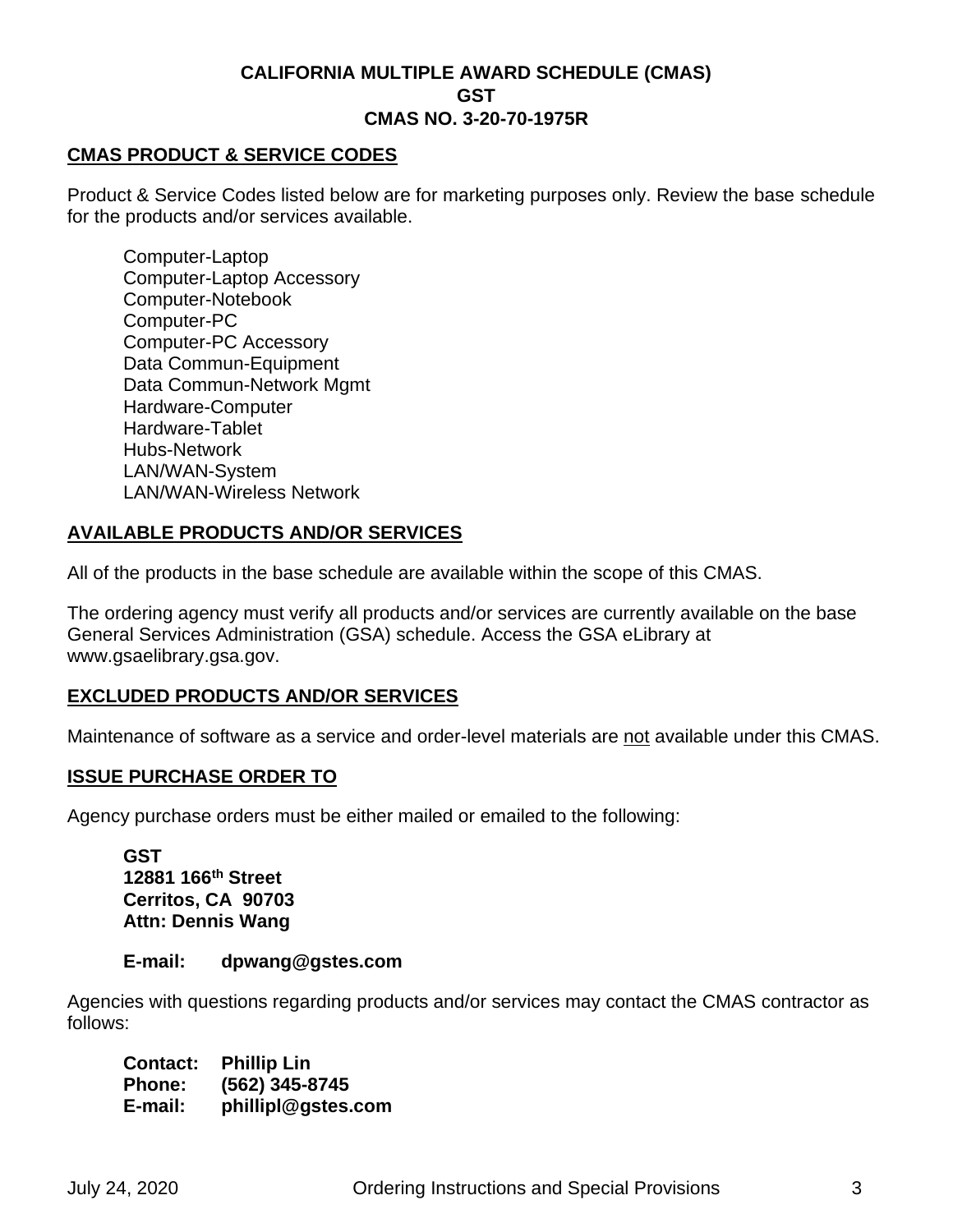# **TOP 500 DELINQUENT TAXPAYERS**

In accordance with Public Contract Code (PCC) § 10295.4, and prior to placing an order for IT goods and/or services, **agencies must verify** with the Franchise Tax Board and the California Department of Tax and Fee Administration that this CMAS contractor's name does not appear on either list of the 500 largest tax delinquencies pursuant to Section 7063 or 19195 of the Revenue and Taxation Code. **See next paragraph for information.**

The Franchise Tax Board's list of [Top 500 Delinquent Taxpayers](http://www.ftb.ca.gov/about-ftb/newsroom/top-500-past-due-balances/index.html.) is available at www.ftb.ca.gov/about-ftb/newsroom/top-500-past-due-balances/index.html.

The California Department of Tax and Fee Administration's list of [Top 500 Sales & Use Tax](http://www.cdtfa.ca.gov/taxes-and-fees/top500.htm)  [Delinquencies](http://www.cdtfa.ca.gov/taxes-and-fees/top500.htm) in California is available at www.cdtfa.ca.gov/taxes-and-fees/top500.htm.

#### **CALIFORNIA SELLER'S PERMIT**

The CMAS contractor's California Seller's Permit Number is 024835786. Prior to placing an order with this company, agencies must verify that this permit is still valid at the [California Department of](http://cdtfa.ca.gov/)  [Tax and Fee Administration](http://cdtfa.ca.gov/) website (cdtfa.ca.gov).

# **CMAS PRICES**

The maximum prices allowed for the products and/or services available are those set forth in the base schedule.

The ordering agency is encouraged to seek prices lower than those in the base schedule. When responding to an agency's Request for Offer (RFO), the CMAS contractor can offer lower prices to be competitive.

# **PRICE DISCOUNTS**

This CMAS contains dollar volume and prompt payment discounts. See the base schedule for the specific percent of discount.

# **CALIFORNIA CIVIL RIGHTS LAW CERTIFICATION**

Pursuant to Public Contract Code section 2010, effective January 1, 2017, applicants must certify their compliance with the California Civil Rights laws and Employer Discriminatory Policies (section 51 of the Civil Code, section 12960 of the Government Code). It is the agency's responsibility to verify that the contractor has a California Civil Rights Law Certification on file.

# **WARRANTY**

For warranties, see the base schedule, the CMAS Terms and Conditions, General Provisions, and CMAS Warranty.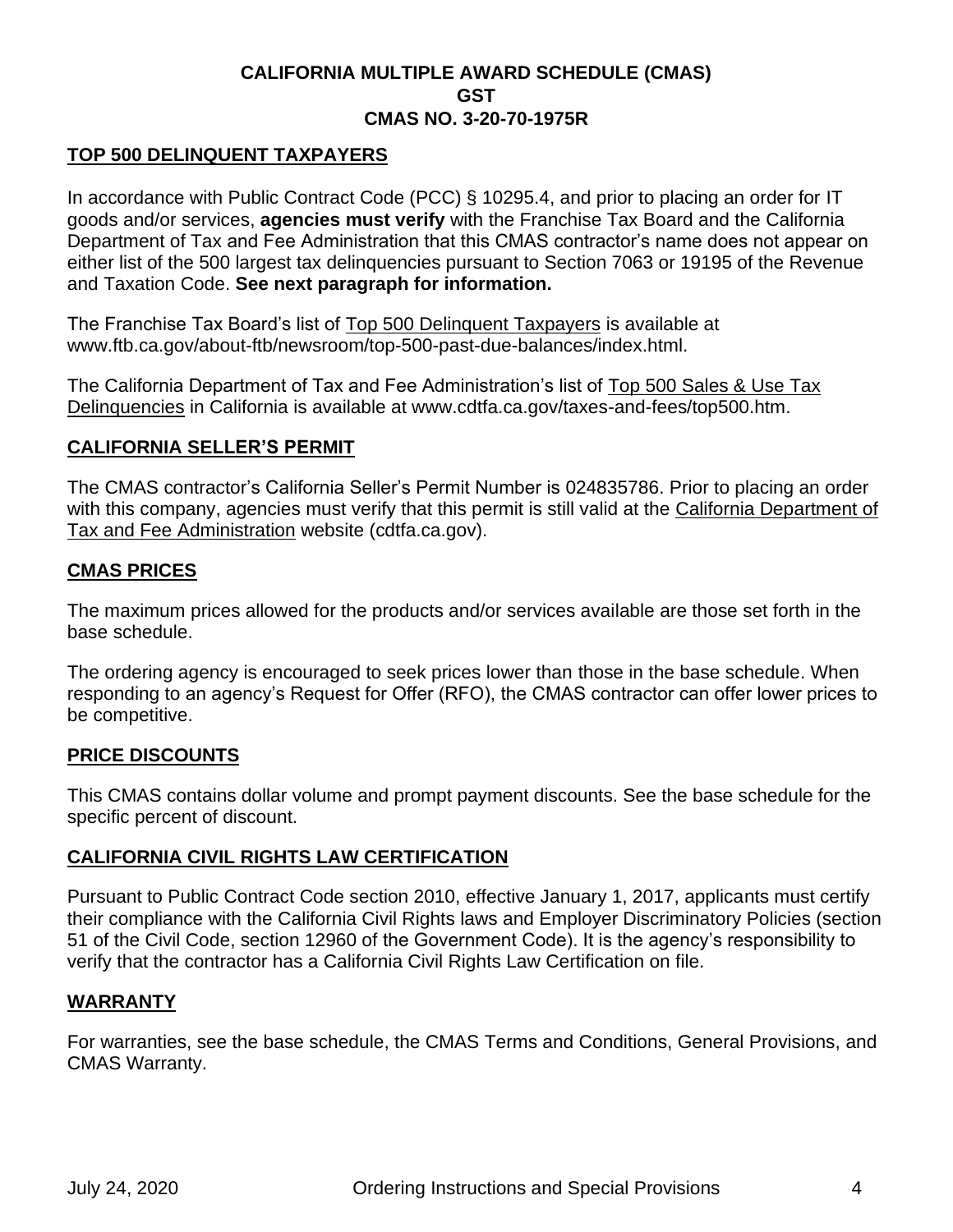# **DELIVERY**

30 days after receipt of order, or as negotiated between agency and CMAS contractor and included in the purchase order, or as otherwise stipulated in the contract.

# **SHIPPING INSTRUCTIONS**

F.O.B. (Free On Board) Destination. Seller pays the freight charges.

# **PURCHASING AUTHORITY DOLLAR THRESHOLD**

Order limits for the purchase of goods and/or services is determined by the individual agency purchasing authority threshold.

No CMAS order may be executed by a State agency that exceeds that agency's purchasing authority threshold. State agencies with approved purchasing authority, along with their dollar thresholds can be obtained at the [List of State Departments with Approved Purchasing Authority](https://www.dgs.ca.gov/PD/Resources/Page-Content/Procurement-Division-Resources-List-Folder/List-of-State-Departments-with-Approved-Purchasing-Authority) website (www.dgs.ca.gov/PD/Resources/Page-Content/Procurement-Division-Resources-List-Folder/List-of-State-Departments-with-Approved-Purchasing-Authority).

# **ACQUISITION OF IAAS AND/OR PAAS**

If using this CMAS for the purpose of acquiring Infrastructure as a Service (IaaS) and/or Platform as a Service (PaaS), State agencies must first obtain approval to use this CMAS by the California Department of Technology (CDT) in accordance with [TL 17-06](https://cdt.ca.gov/wp-content/uploads/2017/08/TL-17-06.pdf) (www.cdt.ca.gov/wpcontent/uploads/2017/08/TL-17-06.pdf). State agencies must document CDT's approval and maintain in the procurement file. Contact CDT for all questions related to the acquisition of IaaS and PaaS and TL 17-06.

# **HOW TO USE CMAS**

Agencies must adhere to the detailed requirements in the State Contracting Manual (SCM) when using CMAS. The requirements for the following bullets are in the SCM, Volume 2, Chapter 6 (for non-IT), the SCM, Volume 3, Chapter 6 (for IT), and the SCM, Volume FISCal, Chapter 5 (FISCal):

- Develop a Request for Offer, which includes a Scope of Work (SOW), and Bidder Declaration form. For information on the Bidder Declaration requirements, see the SCM, Volume 2, Section 3.5.7 and Volume 3, Section 3.4.7.
- [Search for potential CMAS contractors](https://www.dgs.ca.gov/PD/About/Page-Content/PD-Branch-Intro-Accordion-List/Acquisitions/California-Multiple-Award-Schedules) on the CMAS website (www.dgs.ca.gov/PD/About/Page-Content/PD-Branch-Intro-Accordion-List/Acquisitions/California-Multiple-Award-Schedules) and select "Find a CMAS Contractor."
- Solicit offers from a minimum of 3 CMAS contractors including one small business and/or DVBE, if available, who are authorized to sell the products and/or services needed.
- If soliciting offers from a certified DVBE, include the Disabled Veteran Business Enterprise Declarations form (Standard 843) in the Request for Offer. This declaration must be completed and returned by the DVBE prime contractor and/or any DVBE subcontractors. (See the SCM Volumes 2, 3, and FISCal, Chapter 3).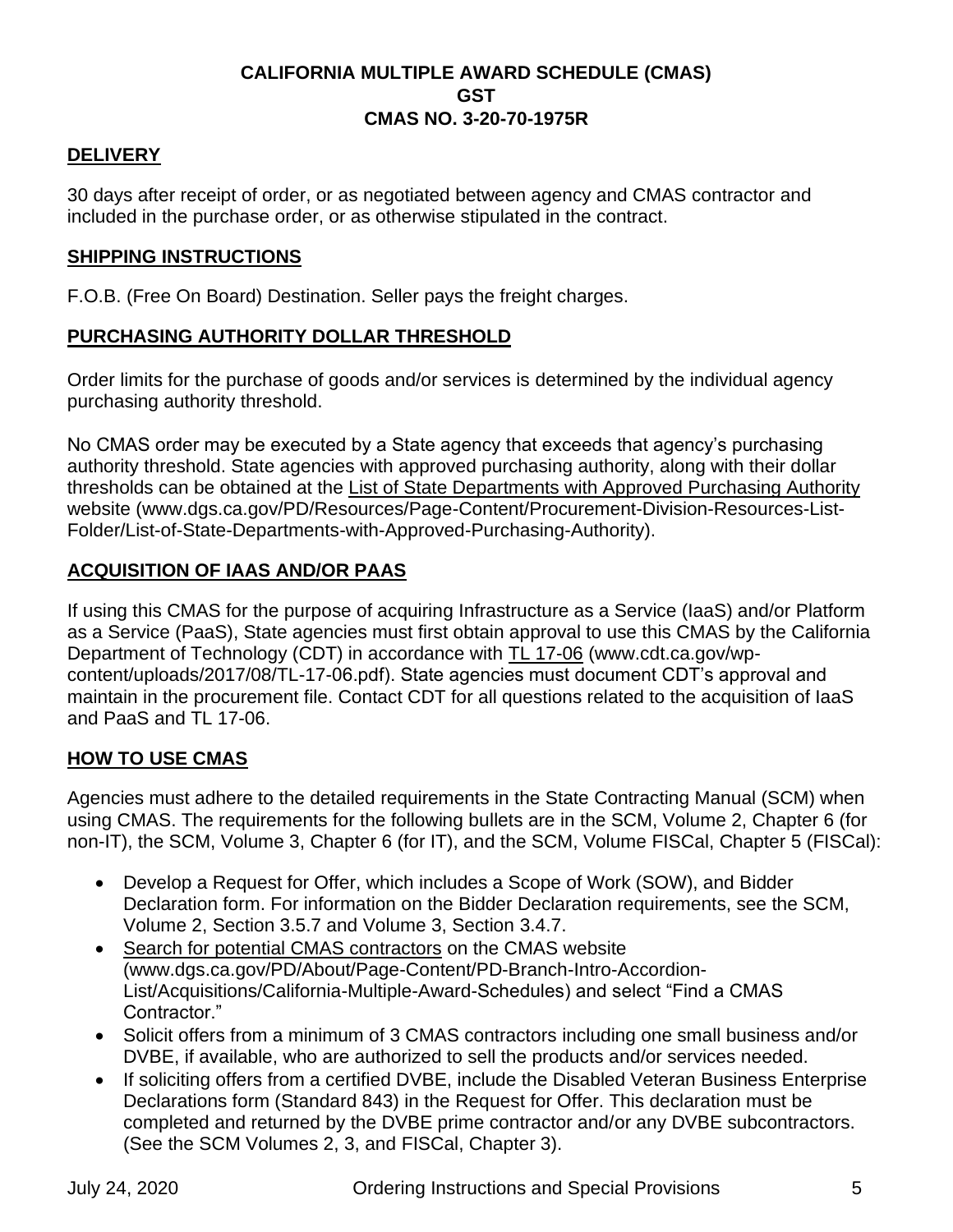- This is not a bid transaction, so the small business preference, DVBE incentives, protest language, intents to award, evaluation criteria, advertising, etc., are not applicable.
- If less than 3 offers are received, State agencies must document their file with the reasons why the other suppliers solicited did not respond with an offer.
- Assess the offers received using best value methodology, with cost as one of the criteria.
- Issue a Purchase Order to the selected CMAS contractor.
- For CMAS transactions under \$10,000, only one offer is required if the State agency can establish and document that the price is fair and reasonable. The fair and reasonable method can only be used for non-customizable purchases.

Local governments set their own order limits, and are not bound by the order limits on the cover page of this CMAS.

# **SPLITTING ORDERS**

Splitting orders to avoid any monetary limitations is prohibited.

Do not circumvent normal procurement methods by splitting purchases into a series of delegated purchase orders, per Public Contract Code (PCC) § 10329.

Splitting a project into small projects to avoid either fiscal or procedural controls is prohibited, per State Administrative Manual (SAM) § 4819.34.

# **MINIMUM ORDER LIMITATION**

There is no minimum dollar value limitation on orders placed under this CMAS.

# **ORDERING PROCEDURES**

# **1. Purchase Orders**

All Ordering Agency purchase order documents executed under this CMAS must contain the applicable CMAS number as show on page 1.

1. State Departments:

Standard 65 Purchase Documents – State departments not transacting in FISCal must use the Purchasing Authority Purchase Order (Standard 65) for purchase execution. An electronic version of the [Standard 65](https://www.dgsapps.dgs.ca.gov/osp/StatewideFormsWeb/Forms.aspx) is available at the DGS-PD website (www.dgsapps.dgs.ca.gov/osp/StatewideFormsWeb/Forms.aspx), select Standard STD Forms.

FISCAL Purchase Documents – State departments transacting in FISCal will follow the FISCal procurement and contracting procedures.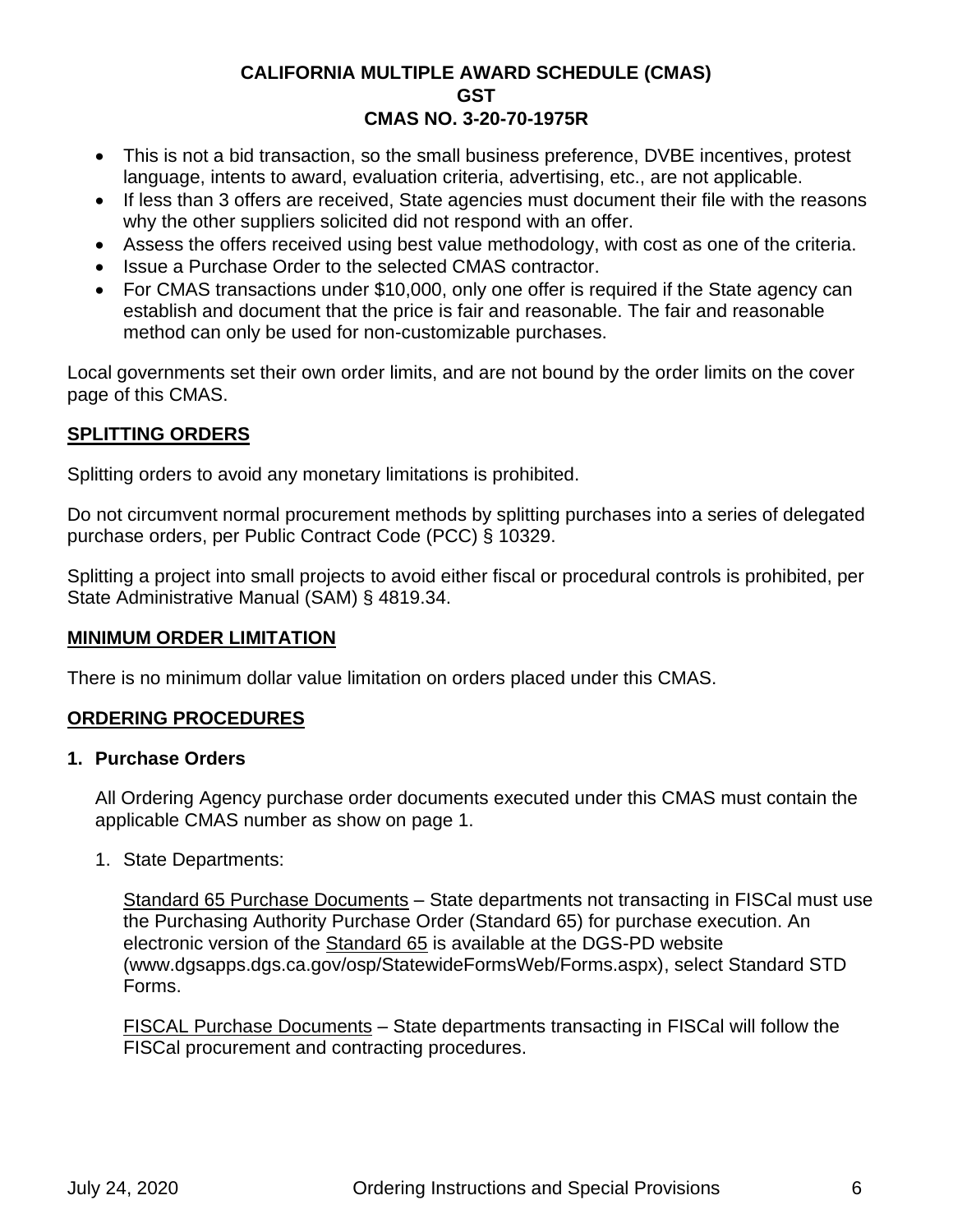2. Local Governmental Departments:

Local governmental agencies may use their own purchase document for purchase execution.

The agency is required to complete and distribute the purchase order. For services, the agency shall modify the information contained on the order to include the service period (start and end date), and the monthly cost (or other intermittent cost), and any other information pertinent to the services being provided. The cost for each line item should be included in the order, not just system totals.

The contractor must immediately reject purchase orders that are not accurate. Discrepancies are to be negotiated and incorporated into the purchase order prior to the products and services being delivered.

# **2. Service and Delivery after CMAS Expiration**

The purchase order must be issued before the CMAS expires. However, delivery of the products or completion of the services may be after the CMAS expires (unless otherwise specifically stated in the purchase order).

# **3. Multiple CMAS Agreements on a Single Purchase Order**

Agencies wishing to include multiple CMAS agreements on a single FISCal purchase order must adhere to the following guidelines:

- All CMAS must be for the same CMAS contractor.
- The purchase order must go to one contractor location.
- Write the word "CMAS" in the space usually reserved for the contract number. On Standard 65's, this is at the top of the form. The word "CMAS" signifies that the purchase order contains items from multiple CMAS agreements. The purchasing agency may only use one bill code.
- For each individual CMAS (as differentiated by alpha suffix), the agency must identify and group together the CMAS number with the line items and subtotal per CMAS number (do not include tax in the subtotal), and sequentially identify each individual CMAS as Sub #1, Sub #2, Sub #3, etc. This facilitates accurate billing of administrative fees by the Procurement Division.
- The total of all items on the purchase order must not exceed the purchase order limit identified in the CMAS.
- Do not combine items from both non-IT and Information Technology CMAS agreements. A non-IT CMAS begin with the number "4" and an Information Technology CMAS begins with the number "3." The purchase order limits are different for these two types of CMAS agreements.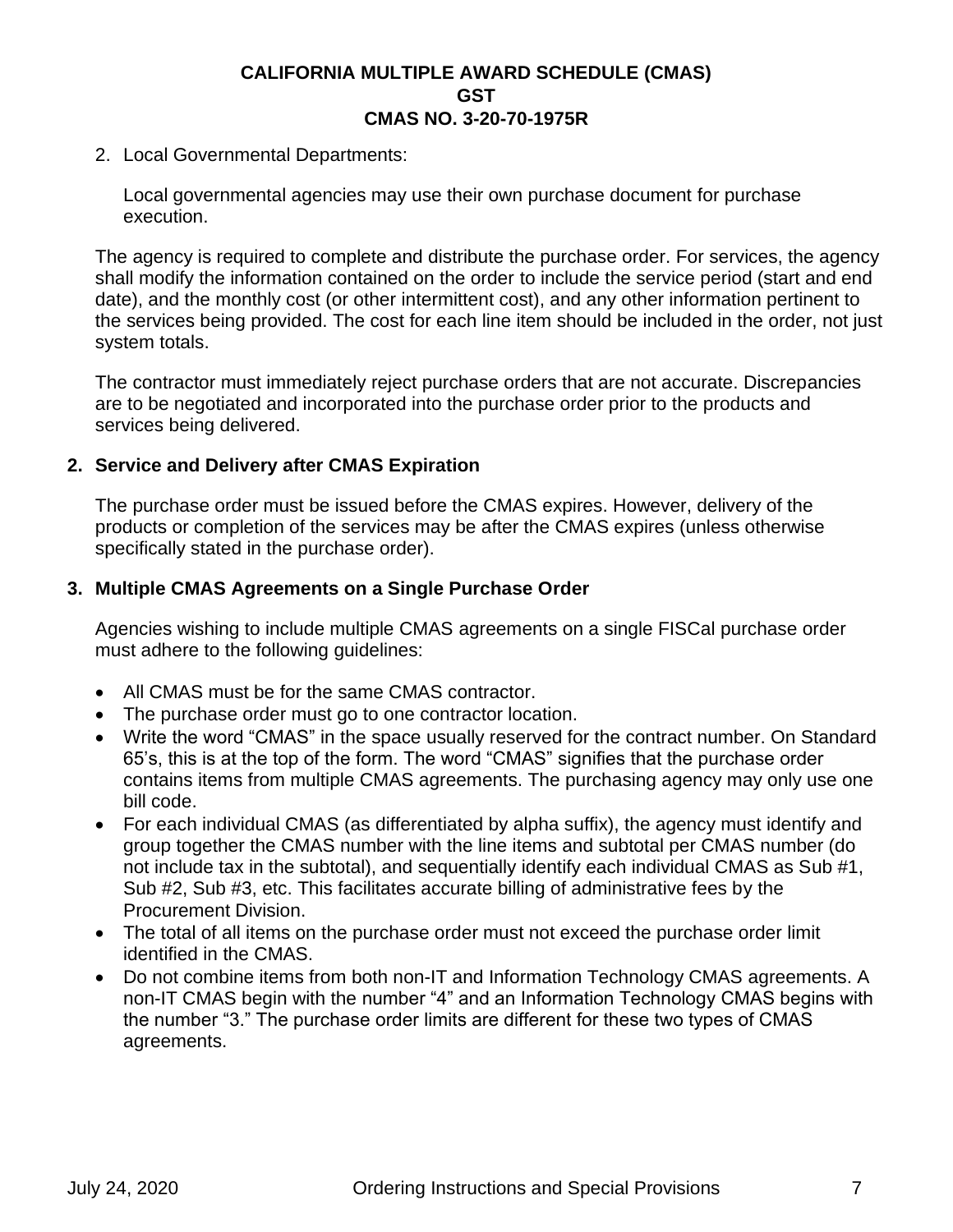# **4. Amendments to Agency's Purchase Orders**

Agency purchase orders cannot be amended if the CMAS has expired.

The SCM, Volumes 2 & 3, Chapter 6.A5.0 and SCM, Volume FISCal, Chapter 5.A4.0 provides the following direction regarding amendments to all types of LPA purchase orders:

Original orders, which include options for changes (e.g., quantity or time), that were evaluated and considered in the selection for award during the RFO process, may be amended consistent with the terms of the original order, provided that the original order allowed for amendments. If the original order did not evaluate options, then amendments are not allowed unless an NCB is approved for those amendments.

Amendments unique to non-IT services are covered in the SCM, Volume 2, Chapter 6.B2.9 and SCM, Volume FISCal, Chapter 5.A4.1 as follows:

If the original contract permitted amendments, but did not specify the changes (e.g., quantity or time), it may be amended, per Public Contract Code (PCC) § 10335 (d)(1). Only a contract may be amended once under this exemption. The time shall not exceed one year, or add not more than 30% of the original order value and may not exceed \$250,000. If the original contract did not have language permitting amendments, the NCB process must be followed.

Also, see the SCM, Volumes 2 & 3, Chapter 8, Topic 6, for more information on amending purchase orders.

# **CMAS CONTRACTOR OWNERSHIP INFORMATION**

The CMAS contractor is a large business enterprise.

# **SMALL BUSINESS MUST BE CONSIDERED**

Prior to placing orders under the CMAS program, State agencies shall whenever practicable first consider offers from small businesses that have established CMAS [Government Code (GC) § 14846(b)]. NOTE: The Department of General Services auditors will request substantiation of compliance with this requirement when agency files are reviewed.

[CMAS Small Business and Disabled Veteran Partners lists](https://www.dgs.ca.gov/PD/About/Page-Content/PD-Branch-Intro-Accordion-List/Acquisitions/California-Multiple-Award-Schedules) (www.dgs.ca.gov/PD/About/Page-Content/PD-Branch-Intro-Accordion-List/Acquisitions/California-Multiple-Award-Schedules) can be found on the CMAS website by selecting "Find a CMAS Contractor".

In response to our commitment to increase participation by small businesses, the Department of General Services waives the administrative fee (a fee currently charged to customer agencies to support the CMAS program) for orders to certified small business enterprises.

See the current fees in the **[DGS Price Book](http://www.dgs.ca.gov/OFS/Price-Book)** at: www.dgs.ca.gov/OFS/Price-Book.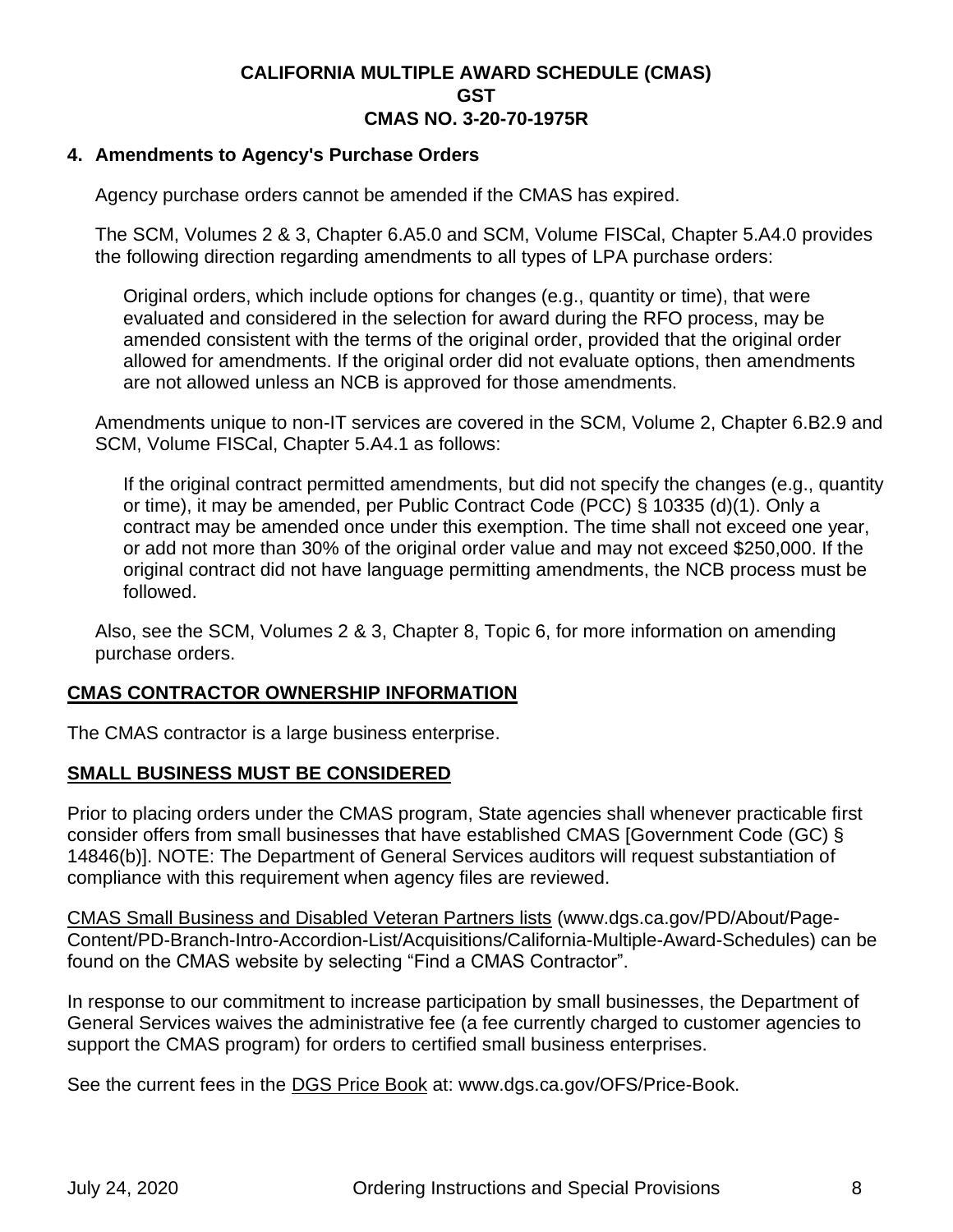# **SMALL BUSINESS/DVBE - TRACKING**

State agencies are able to claim subcontracting dollars towards their SB or DVBE goals whenever the CMAS contractor subcontracts a commercially useful function to a certified SB or DVBE. The CMAS contractor will provide the ordering agency with the name of the SB or DVBE used and the dollar amount the ordering agency can apply towards its SB or DVBE goal.

# **SMALL BUSINESS/DVBE - SUBCONTRACTING**

- 1. The amount an ordering agency can claim towards achieving its SB or DVBE goals is the dollar amount of the subcontract award made by the CMAS contractor to each SB or DVBE.
- 2. The CMAS contractor will provide an ordering agency with the following information at the time the order is quoted:
	- a. The CMAS contractor will state that, as the prime contractor, it shall be responsible for the overall execution of the fulfillment of the order.
	- b. The CMAS contractor will indicate to the ordering agency how the order meets the SB or DVBE goal, as follows:
		- i. List the name of each company that is certified by the Office of Small Business and DVBE Services that it intends to subcontract a commercially useful function to; and
		- ii. Include the SB or DVBE certification number of each company listed, and attach a copy of each certification; and
		- iii. Indicate the dollar amount of each subcontract with a SB or DVBE that may be claimed by the ordering agency towards the SB or DVBE goal; and
		- iv. Indicate what commercially useful function the SB or DVBE subcontractor will be providing towards fulfillment of the order.
- 3. The ordering agency's purchase order must be addressed to the prime contractor, and the purchase order must reference the information provided by the prime contractor as outlined above.

# **NEW EQUIPMENT REQUIRED**

The State will procure new equipment. All equipment must be new (or warranted as newly manufactured) and the latest model in current production. Used, shopworn, demonstrator, prototype, or discontinued models are not acceptable.

Where Federal Energy Management Program (FEMP) standards are available, all State agencies shall purchase only those products that meet the recommended standards. All products displaying the Energy Star label meet the FEMP standards.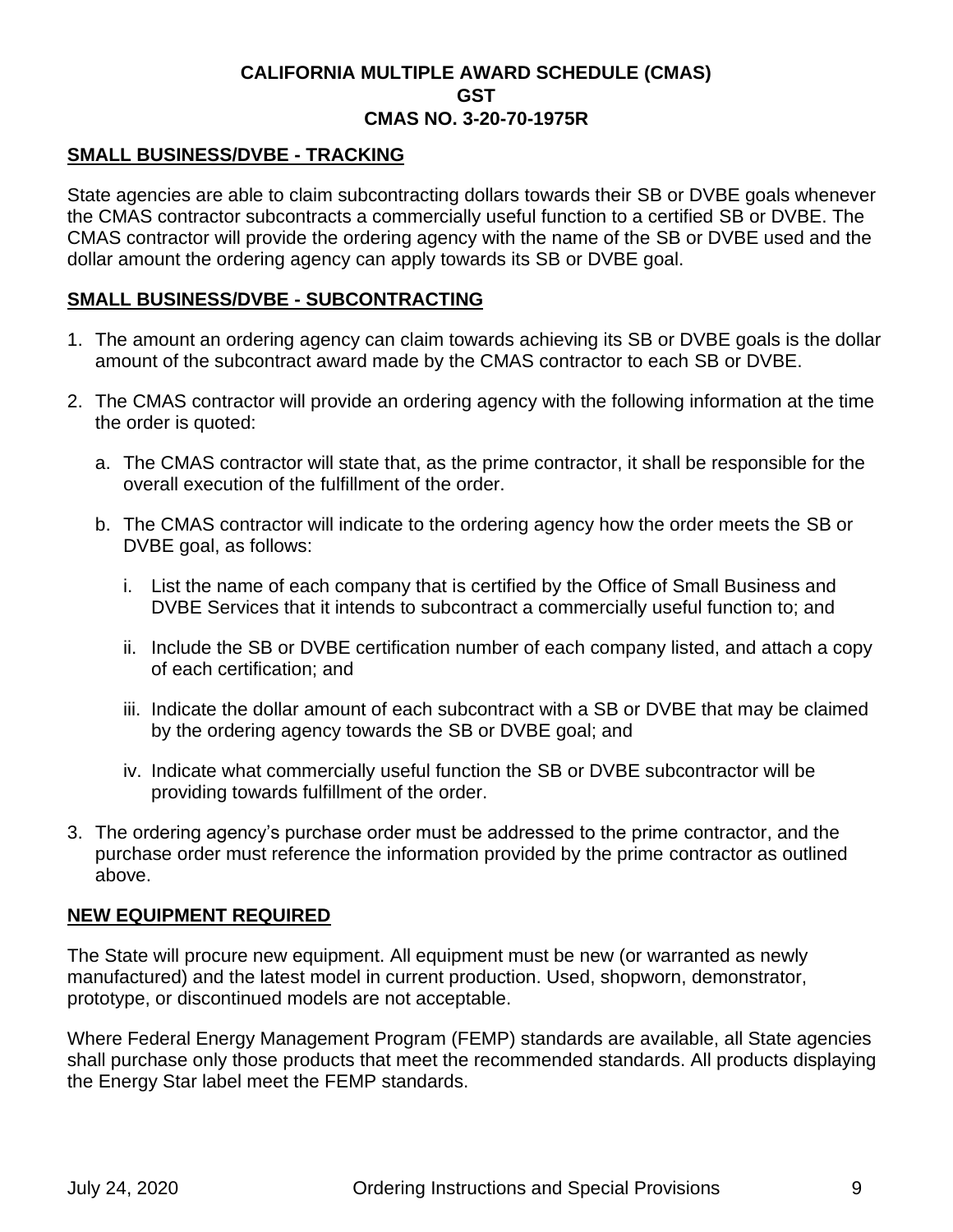# **SPECIAL MANUFACTURED GOODS**

Any CMAS for goods to be manufactured by the CMAS contractor specifically for the State and not suitable for sale to others may require progress payments.

# **PRODUCT INSTALLATION**

The CMAS contractor is fully responsible for all installation services performed under the CMAS. Product installations must be performed by manufacturer authorized personnel and meet manufacturer documented specifications.

The prime contractor, as well as any subcontractors, must hold any certifications and/or licenses required for the project.

# **TRADE-IN EQUIPMENT**

Trade-ins at open market price may be considered. The product description and trade-in allowance must be identified on the purchase order.

Agencies are required to adhere to State Administrative Manual (SAM) § 3520 through 3520.6, Disposal of Personal Property and Surplus Personal Property, as applicable, when trade-ins are considered. A Property Survey Report, Standard 152, must be submitted for approval prior to disposition of any State-owned personal property, including general office furniture regardless of the acquisition value, or if the property was recorded or capitalized for accounting purposes.

# **STATE AGENCY BUY RECYCLED CAMPAIGN (SABRC)**

State ordering agencies are required to report purchases made within the eleven product categories in the California Department of Resources Recycling and Recovery's State Agency Buy Recycled Campaign (SABRC) per Public Contract Code sections 12200-12217.

Contractor will be required to complete and return a [Recycled-Content Certification form](https://www.calrecycle.ca.gov/contracts/forms) (www.calrecycle.ca.gov/contracts/forms) upon request by the state ordering agency.

# **ELECTRONIC WASTE RECYCLING**

State agencies are required to recycle state owned surplus electronic equipment that has no useful life remaining (E-Waste), to the maximum extent possible. State agencies shall dispose of E-Waste using the services of the California Prison Industry Authority (CALPIA), unless the agency meets the pickup quantity and location exemption criteria detailed in State Administrative Manual (SAM) § 3520.10. Electronic equipment that is usable and still retains value is not considered E-Waste and must be reutilized through the DGS, Office of Fleet and Asset Management (OFAM) Surplus Personal Property Warehouse.

State agencies shall determine which equipment meets the definition of E-Waste or reusable Electronic Equipment, per the definitions provided in the State Administrative Manual Management Memo MM 17-06. OFAM will validate that equipment meets the appropriate definition when reviewing the submitted Property Survey Report (Standard 152).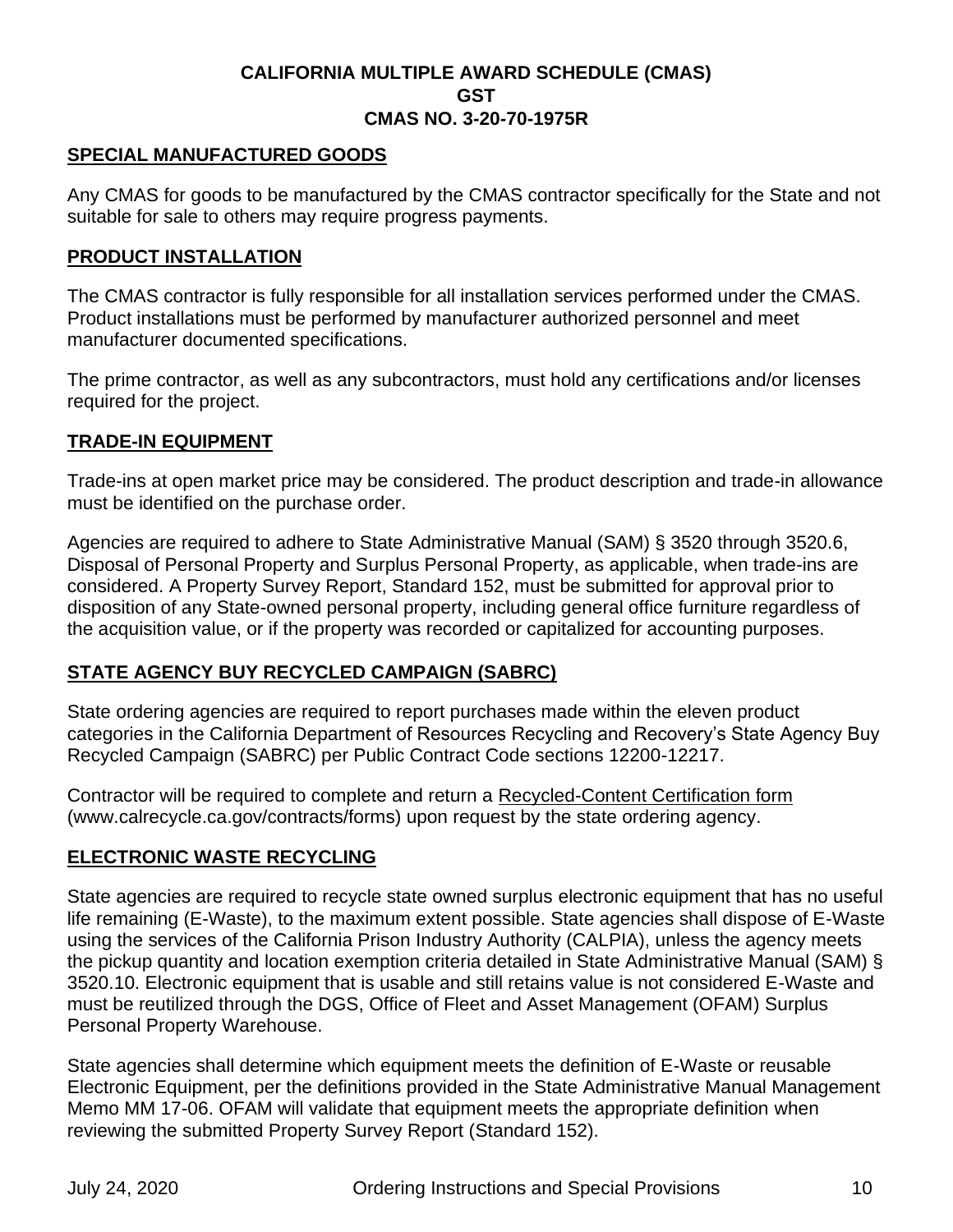Please see State Administrative Manual (SAM) § 3520.10 for more information on this policy.

Information for submitting a Standard 152 can be found on the [DGS OFAM surplus property](https://www.dgs.ca.gov/RESD/Resources/Page-Content/Real-Estate-Services-Division-Resources-List-Folder/DGS-Surplus-Property-Homepage) website (www.dgs.ca.gov/RESD/Resources/Page-Content/Real-Estate-Services-Division-Resources-List-Folder/DGS-Surplus-Property-Homepage).

Information on the [CALPIA E-Waste Program](http://www.calpia.ca.gov/products-services/e-waste-recycling-computer-refurbishing) can be found at: www.calpia.ca.gov/productsservices/e-waste-recycling-computer-refurbishing

The [E-Waste Exemption Request Form EWR-F029](https://www.calpia.ca.gov/calpia/assets/File/ewaste/E-Waste%20Exemption_EWR-F029.pdf) can be found at: www.calpia.ca.gov/calpia/assets/File/ewaste/E-Waste%20Exemption\_EWR-F029.pdf

The electronic waste recycling fee must be shown as a line item on the agency purchase order before the CMAS contractor can include it on their invoice.

# **PUBLIC WORKS (INSTALLATION SERVICES ONLY)**

A public works contract is defined as an agreement for "the erection, construction, alteration, repair, or improvement of any public structure, building, road, or other public improvement of any kind" in accordance with the Public Contract Code (PCC) § 1101. State agencies planning these types of projects need to review the SCM, Volume 1, Chapters 10 and 11 for applicable guidelines and regulations. Visit the Department of General Services (DGS), [Real Estate Services Division](https://www.dgs.ca.gov/RESD) (RESD) website (www.dgs.ca.gov/RESD) if you have questions about these types of transactions.

Agency CMAS purchase orders may allow for public works installation only when it is incidental to the total purchase order amount.

Agencies are to ensure that the applicable laws and codes pertaining to the contractor and subcontractor licensing, prevailing wage rates, bonding, labor code requirements, etc., are adhered to by the prime contractor as well as any sub-contractor during performance under the CMAS purchase order.

The bond amount for public works is not less than 100% of the purchase order price.

**NOTE:** In accordance with Labor Code (LC) § 1773.2, the ordering agency is responsible for determining the appropriate craft, classification or type of worker needed for any contract for public works. Also, the agency is to specify the applicable prevailing wage rates as determined by the Director of the Department of Industrial Relations (DIR). In lieu of specifying the prevailing wage rates, the agency may include a statement on the order that the prevailing wage rates are on file at the agency's office, and will be made available upon request. The prevailing wage rates are available from the DIR at www.dir.ca.gov (select Statistics & Research).

**Bonds**: For guidelines, see CMAS, General Terms and Conditions, Public Works Requirements.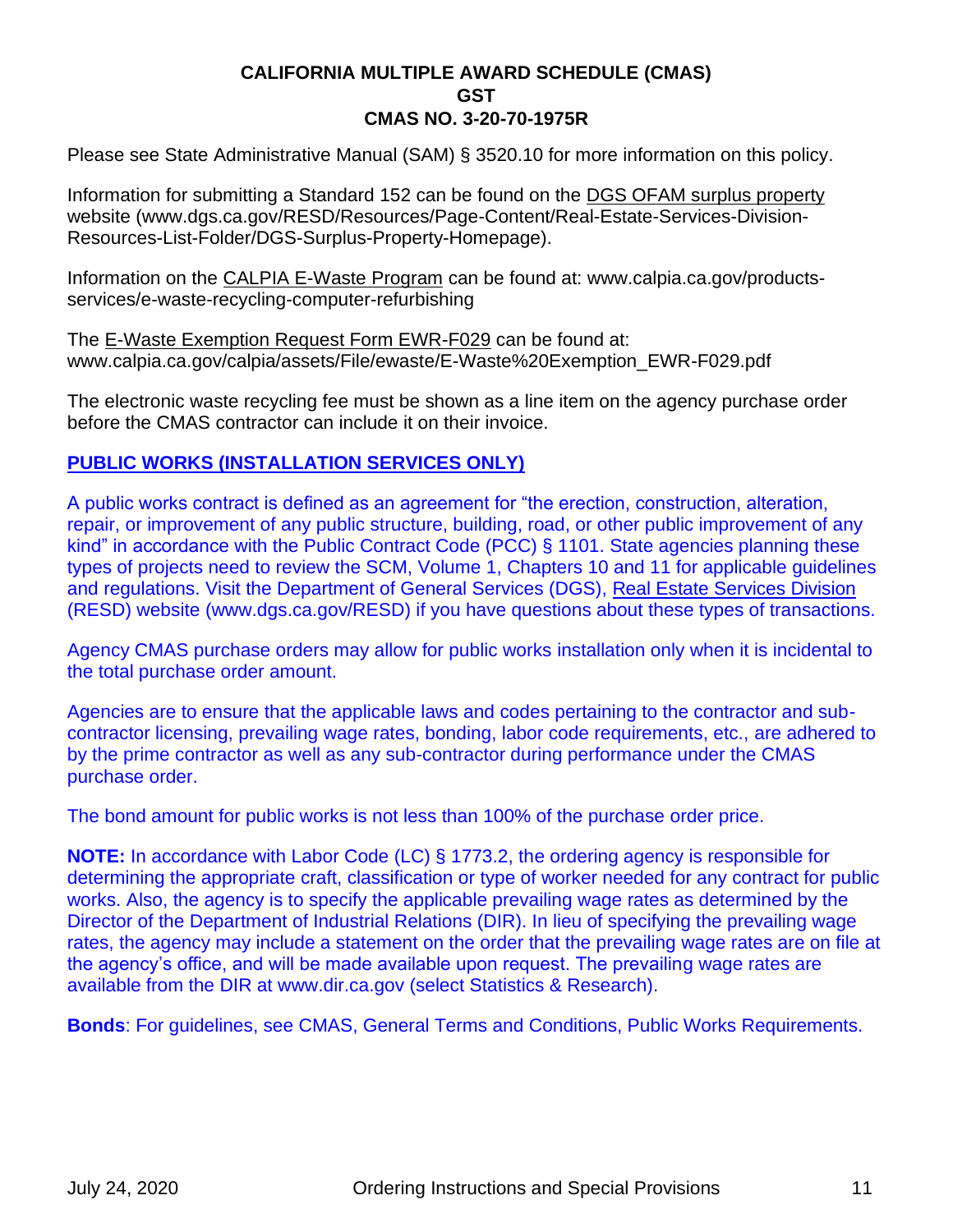**State Contractor's License: Public works services can be obtained through CMAS only if** incidental to the overall purchase order. If incidental public works services are included in the purchase order, prior to issuing the order agencies should contact the [State Contractor's License](http://www.cslb.ca.gov/)  [Board](http://www.cslb.ca.gov/) (www.cslb.ca.gov) to verify that the Contractor's License shown below is still active and in good standing.

The CMAS contractor's California Contractor's License number is 928928. This is a Class C-7 license that is valid through 2/28/2021.

**Cable and Wire:** Cable and wire products that are purchased under this CMAS must be for information technology projects only (computers, telecommunications, and security systems) and cannot be used for general purpose installations.

Purchase orders for cable and wire installation services only are prohibited.

Agency questions regarding the purchase and/or installation of cable and wire for computers and/or telecommunications may be directed to the California Department of Technology, Statewide Telecommunications and Network Division.

Cable and wire installations under this CMAS must be installed and tested to EIA/TIA Standards.

# **PRODUCTIVE USE REQUIREMENTS**

The customer in-use requirement applies to all procurements of information technology equipment and software, per the SCM, Volume 3, Chapter 2, Section 2.B6.2 and SCM, Volume FISCal, Chapter 2, Section 2.E3.2.

Each equipment or software component must be in current operation for a paying customer and the paying customer must be external to the contractor's organization (not owned by the contractor and not owning the contractor).

To substantiate compliance with the Productive Use Requirements, the CMAS contractor must provide upon request the name and address of a customer installation and the name and telephone number of a contact person.

The elapsed time such equipment or software must have been in operation is based upon the importance of the equipment or software for system operation and its cost. The following designates product categories and the required period of time for equipment or software operation prior to approval of the replacement item on CMAS.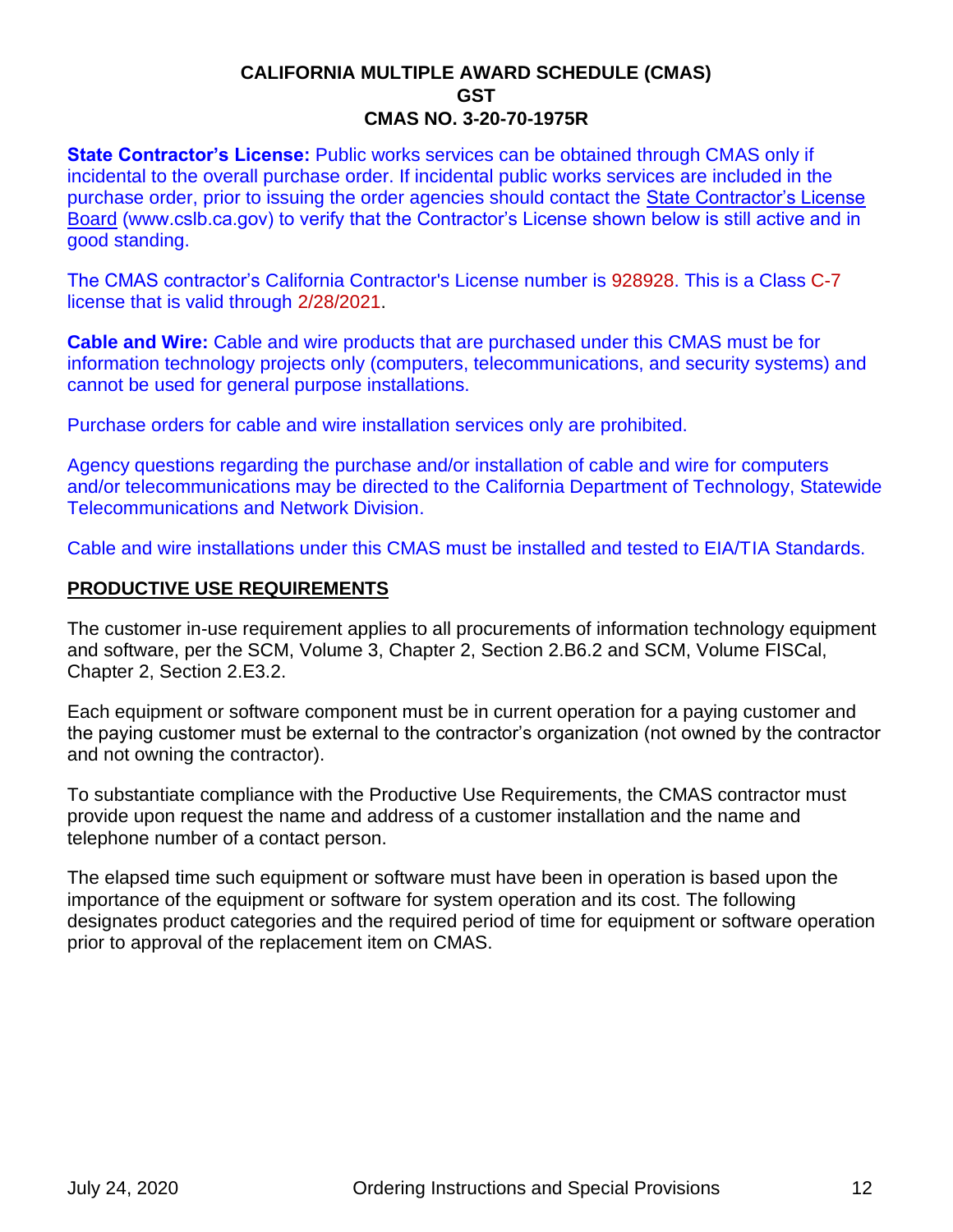**Category 1 - Critical Software:** Critical software is software that is required to control the overall operation of a computer system or peripheral equipment. Included in this category are operating systems, data base management systems, language interpreters, assemblers and compilers, communications software, and other essential system software.

| Cost                     | <b>Installation</b> | <b>Final Bid Submission</b> |
|--------------------------|---------------------|-----------------------------|
| More than \$100,000      | 8 months            | 6 months                    |
| \$10,000 up to \$100,000 | 4 months            | 3 months                    |
| Less than \$10,000       | 1 month             | 1 month                     |

**Category 2 - All Information Technology Equipment and Non-Critical Software:** Information technology equipment is defined in State Administrative Manual (SAM) § 4819.2.

| Cost                     | <b>Installation</b> | <b>Final Bid Submission</b> |
|--------------------------|---------------------|-----------------------------|
| More than \$100,000      | 6 months            | 4 months                    |
| \$10,000 up to \$100,000 | 4 months            | 3 months                    |
| Less than $$10,000$      | 1 month             | 1 month                     |

# **NOT SPECIFICALLY PRICED (NSP) ITEMS**

The only time that open market/incidental, non-schedule items may be included in a CMAS order is when they fall under the parameters of the Not Specifically Priced (NSP) Items provision.

CMAS contractors must be authorized providers of the hardware, software and/or services they offer under the Not Specifically Priced (NSP) Items provision.

Agency and CMAS contractor use of the NSP provision is subject to the following requirements:

- 1. Purchase orders containing only NSP items are prohibited.
- 2. A purchase order containing NSP items may be issued only if it results in the lowest overall alternative to the State.
- 3. NSP items shall be clearly identified in the order. Any product or service already specifically priced and included in the base schedule may not be identified as an NSP item.
- 4. NSP Installation Services: The CMAS contractor is fully responsible for all installation services performed under the CMAS. Product installations must be performed by manufacturer authorized personnel and meet manufacturer documented specifications. The prime contractor, as well as any subcontractors, must hold any certifications and/or licenses required for the project. The total dollar value of all installation services included in the purchase order cannot exceed the dollar value of the products included in the purchase order, nor can they exceed the NSP Maximum Order Limitation.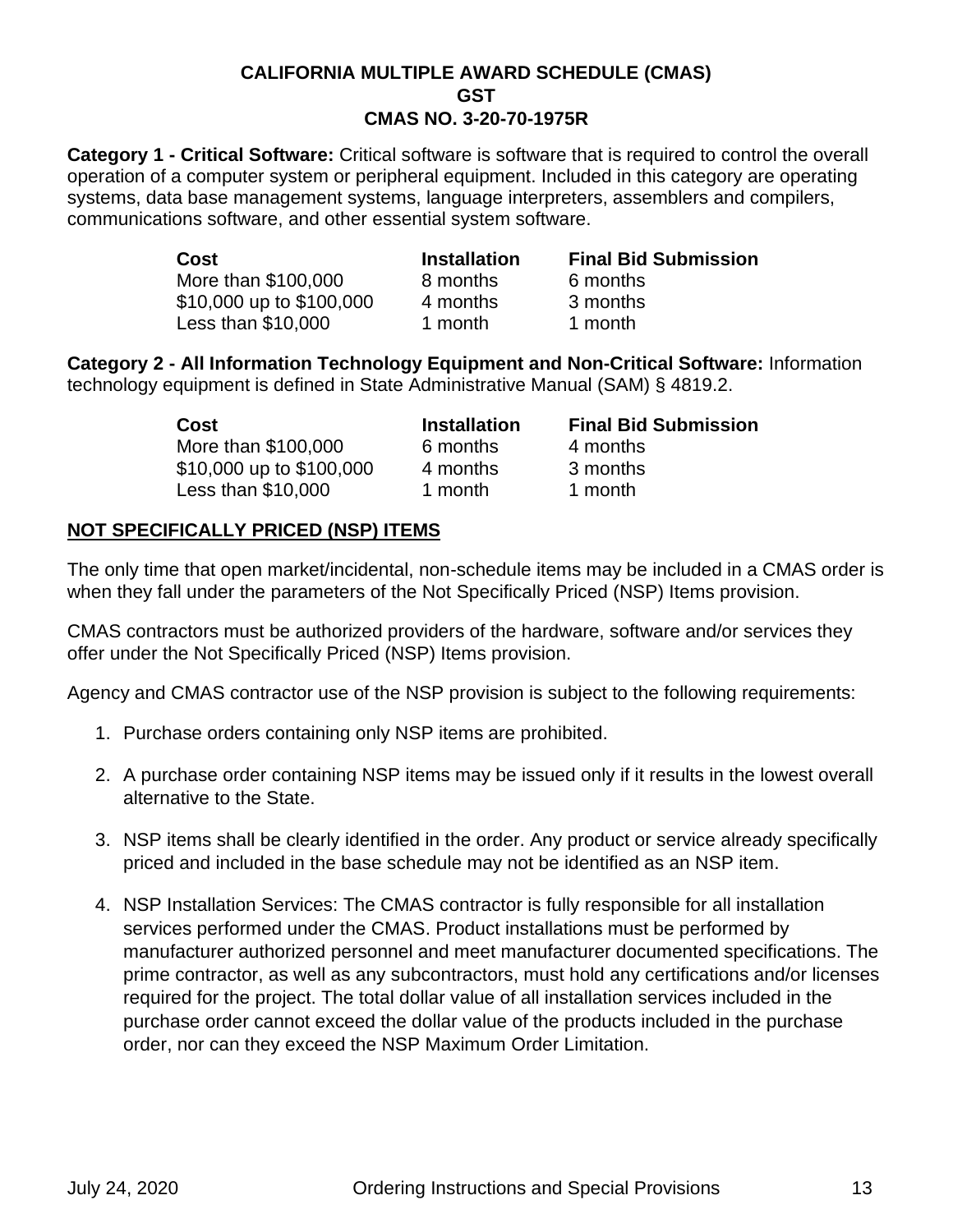- 5. Maximum Order Limitation: For orders \$250,000, or less, the total dollar value of all NSP items included in a purchase order shall not exceed \$5,000. For orders exceeding \$250,000, and at the option of the contractor, the total dollar value of all NSP items in a purchase order shall not exceed 5% of the total cost of the order, or \$25,000 whichever is lower.
- 6. An NSP item included in an order issued against a CMAS is subject to all of the terms and conditions set forth in the contract.
- 7. Trade-ins, upgrades, involving the swapping of boards, are permissible, where the contract makes specific provisions for this action. In those instances, where it is permitted, the purchase order must include the replacement item and a notation that the purchase involves the swapping of a board.

The following NSP items **are specifically excluded** from any order issued under this CMAS:

- 1. Items not intended for use in directly supporting the priced items included in the same order. An NSP item must be subordinate to the specifically priced item that it is supporting. For example, a cable, which is not otherwise specifically priced in the base schedule, is subordinate to a specifically priced printer or facsimile machine, and is eligible to be an NSP item subject to that cable meeting the remaining NSP requirements. However, a printer or facsimile machine, which is not otherwise specifically priced in the base schedule, is not subordinate to a specifically priced cable, and is not eligible to be an NSP item.
- 2. Supply type items, except for the minimum amount necessary to provide initial support to the priced items included in the same order.
- 3. Items that do not meet the Productive Use Requirements for information technology products, per the SCM, Volume 3, Chapter 2, Section 2.B6.2 and SCM, Volume FISCal, Chapter 2, Section 2.E3.2.
- 4. Any other item or class of items specifically excluded from the scope of this CMAS.
- 5. Public Works components NOT incidental to the total purchase order amount.
- 6. Products or services the CMAS contractor is NOT factory authorized or otherwise certified or trained to provide.
- 7. Follow-on consultant services that were previously recommended or suggested by the same CMAS contractor.

The CMAS contractor is required to reject purchase orders containing NSP items that do not conform to the above requirements. The CMAS contractor will promptly notify the agency issuing the non-conforming order of its non-acceptance and the reasons for its non-acceptance.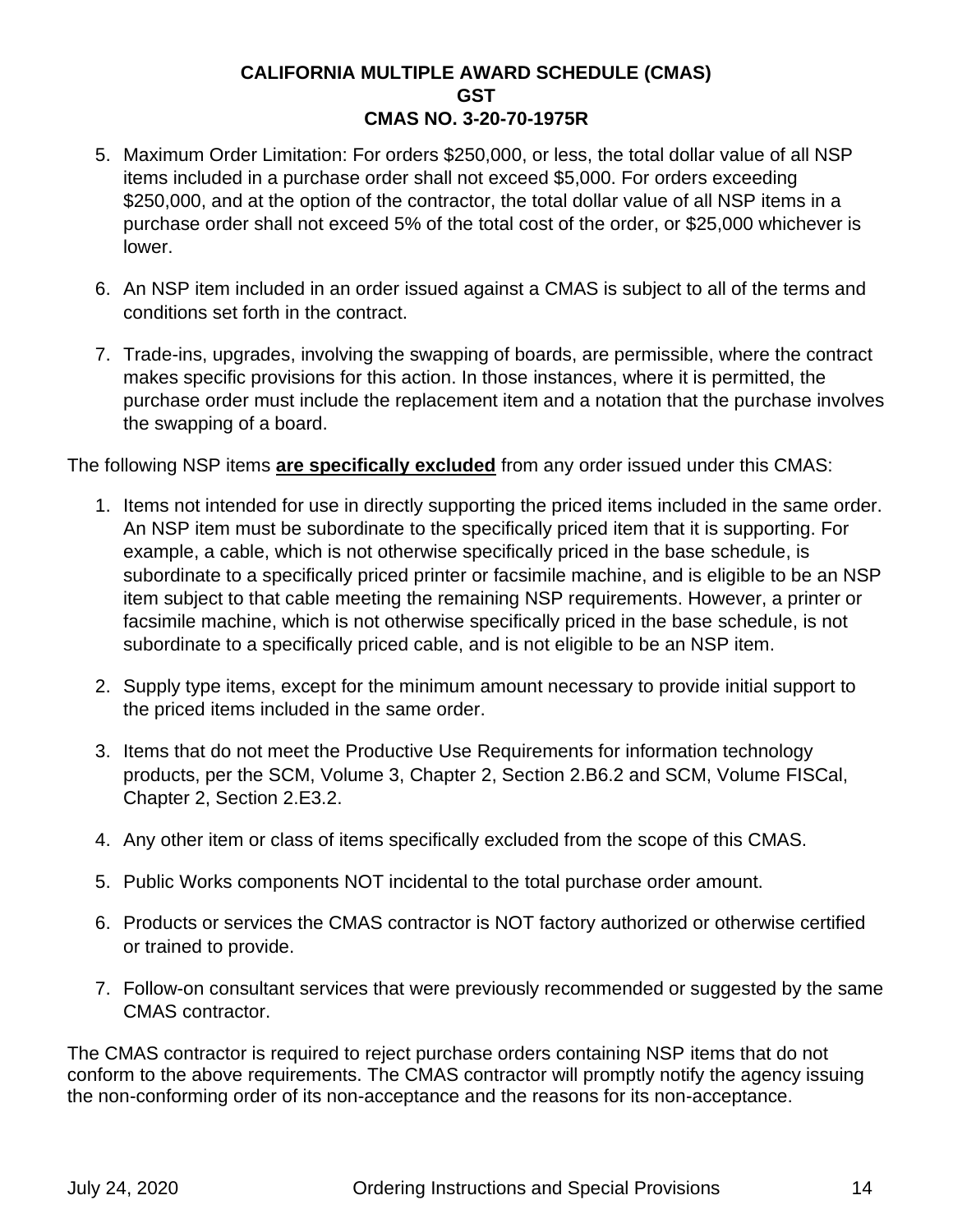# **STATE AND LOCAL GOVERNMENTS CAN USE CMAS**

State and local government agency use of CMAS is optional. A local government is any city, county, city and county, district, or other local governmental body or corporation, including UC, CSU, K-12 schools and community colleges empowered to expend public funds. While the State makes this CMAS available, each local government agency should make its own determination whether the CMAS program is consistent with their procurement policies and regulations.

# **UPDATES AND/OR CHANGES**

A CMAS supplement is not required for updates and/or changes once the update and/or change becomes effective for the base schedule, except as follows:

- A CMAS supplement is required when the CMAS is based on specific products and/or services from another contractor's multiple award contract and the contractor wants to add a new manufacturer's products and/or services.
- A CMAS supplement is required for new federal contract terms and conditions that constitute a material difference from existing contract terms and conditions. A material change has a potentially significant effect on the delivery, quantity or quality of items provided, the amount paid to the contractor or on the cost to the State.

# **SELF-DELETING BASE SCHEDULE TERMS AND CONDITIONS**

Instructions, or terms and conditions that appear in the Special Items or other provisions of the base schedule and apply to the purchase, license, or rental (as applicable) of products or services by the US Government in the United States, and/or to any overseas location shall be self-deleting. (Example: "Examinations of Records" provision).

Federal regulations and standards, such as Federal Acquisition Regulation (FAR), Federal Information Resources Management Regulation (FIRMR), Federal Information Processing Standards (FIPS), General Services Administration Regulation (GSAR), or Federal Installment Payment Agreement (FIPA) shall be self-deleting. Federal blanket orders and small order procedures are not applicable.

# **ORDER OF PRECEDENCE**

The CMAS Terms and Conditions takes precedence if there is a conflict between the terms and conditions of the contractor's base schedule, packaging, invoices, catalogs, brochures, technical data sheets or other documents (see CMAS Terms and Conditions, CONFLICT OF TERMS).

# **APPLICABLE CODES, POLICIES AND GUIDELINES**

All California codes, policies, and guidelines are applicable. The use of CMAS does not reduce or relieve state agencies of their responsibility to meet statewide requirements regarding contracting or the procurement of goods or services. Most procurement and contract codes, policies, and guidelines are incorporated into CMAS agreements. Nonetheless, there is no guarantee that *every* possible requirement that pertains to all the different and unique State processes has been included.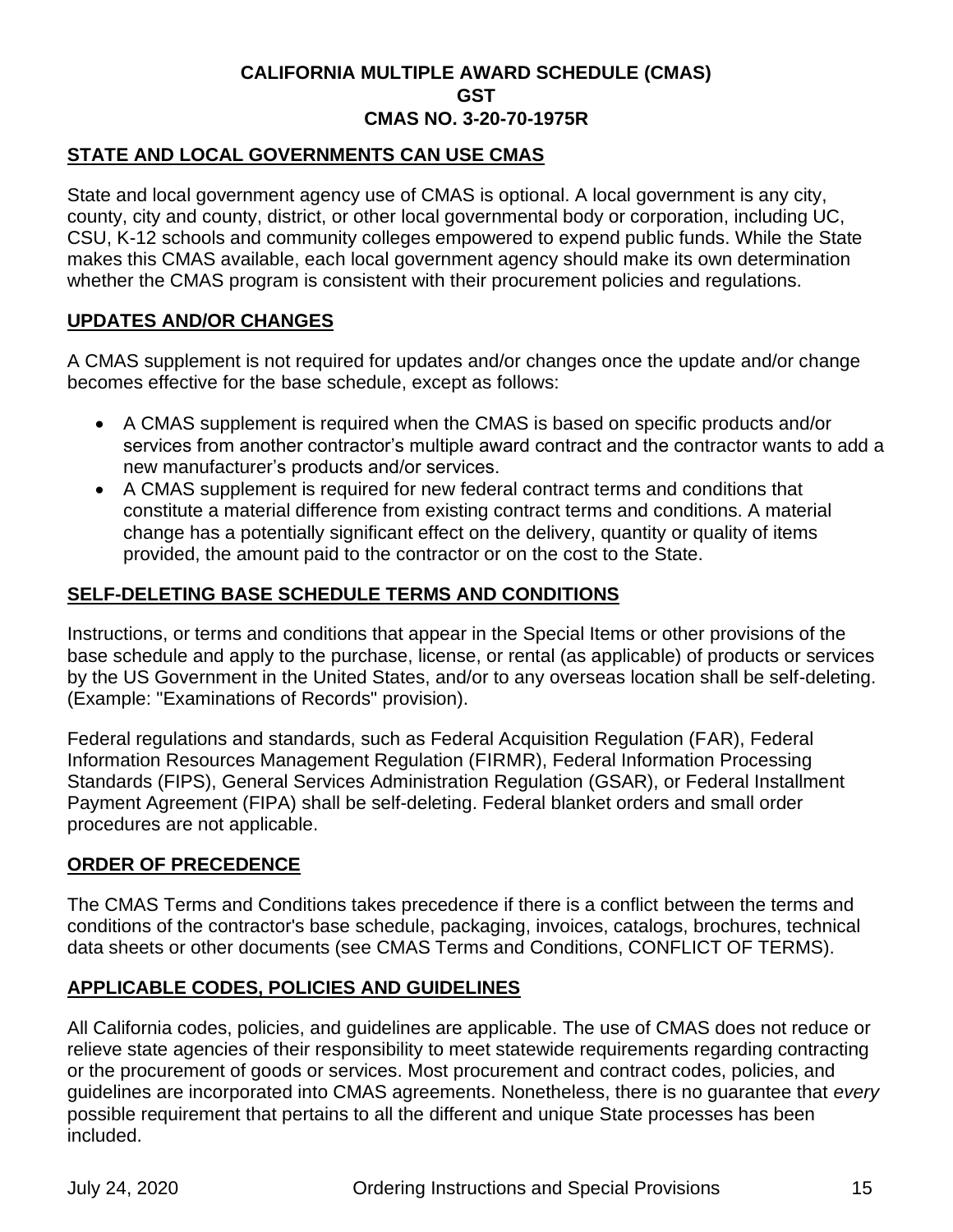# **PAYMENTS AND INVOICES**

#### **1. Payment Terms**

This CMAS contains dollar volume and prompt payment discounts. See the base schedule for the specific percent of discount.

Payment terms for this CMAS are net 45 days.

Payment will be made in accordance with the provisions of the California Prompt Payment Act, Government Code (GC) § 927 et. seq. Unless expressly exempted by statute, the Act requires State agencies to pay properly submitted, undisputed invoices not more than 45 days after (1) the date of acceptance of goods or performance of services; or (2) receipt of an undisputed invoice, whichever is later.

#### **2. Payee Data Record (Standard 204)**

State Agencies not transacting in FISCal, must obtain a copy of the Payee Data Record (Standard 204) in order to process payments. State Ordering Agencies forward a copy of the Standard 204 to their accounting offices. Without the Standard 204, payment may be unnecessarily delayed. State Agencies should contact the CMAS contractor for copies of the Payee Data Record.

#### **3. DGS Administrative and Incentive Fees**

#### *Orders from State Agencies:*

The Department of General Services (DGS) will bill each State agency directly an administrative fee for use of CMAS. The administrative fee should NOT be included in the order total, nor remitted before an invoice is received from DGS. This administrative fee is waived for CMAS purchase orders issued to California certified small businesses.

See the current administrative fees in the [DGS Price Book](https://www.dgs.ca.gov/OFS/Price-Book) (www.dgs.ca.gov/OFS/Price-Book).

# *Orders from Local Government Agencies:*

CMAS contractors, who are not California certified small businesses, are required to remit to DGS an incentive fee equal to a percentage of the total of all local government agency orders (excluding sales tax and freight) placed against their CMAS. The incentive fee is in lieu of local government agencies being billed the referenced DGS administrative fee.

See the current incentive fees in the [DGS Price Book.](https://www.dgs.ca.gov/OFS/Price-Book)

This incentive fee is waived for CMAS purchase orders issued to California certified small businesses.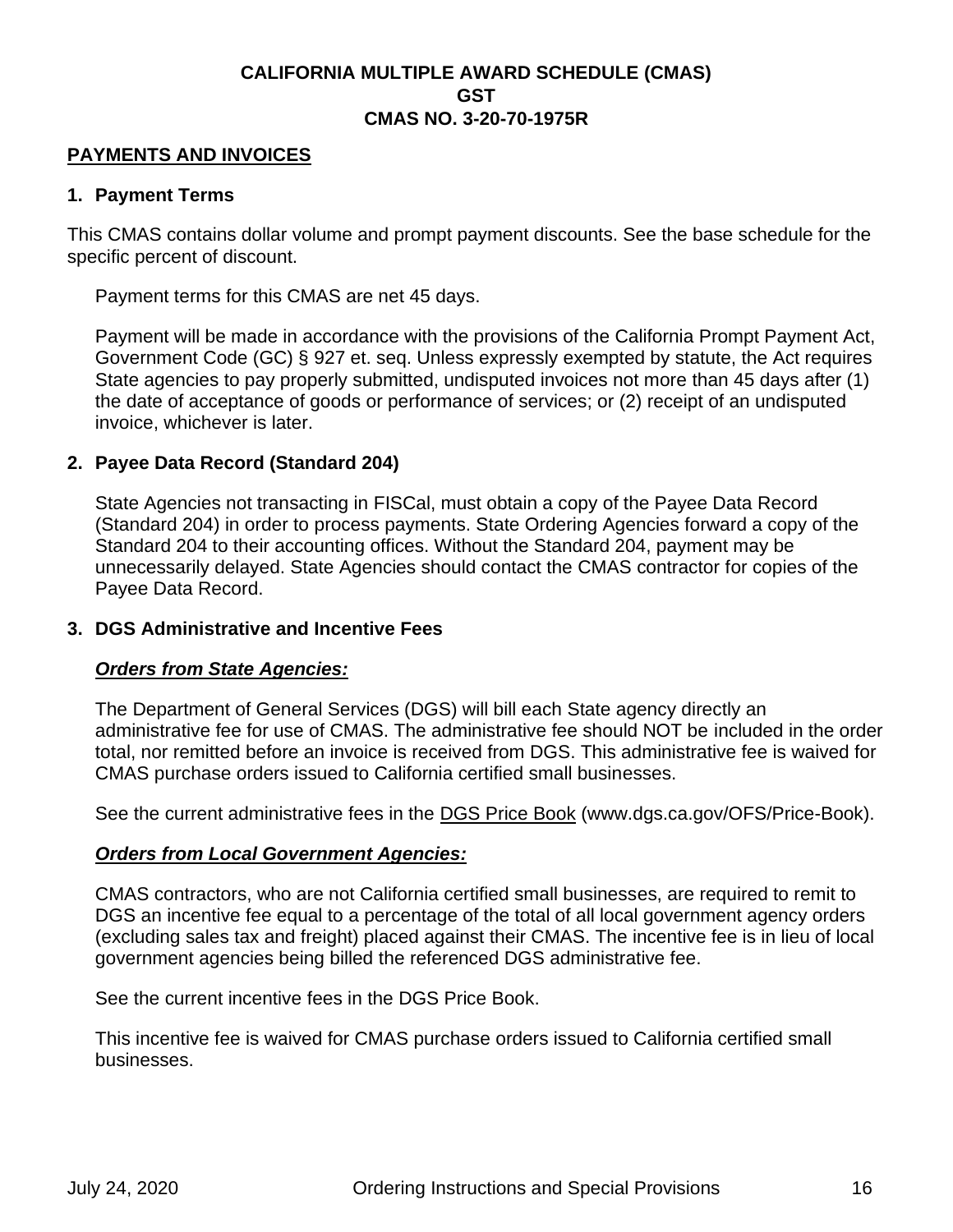The check covering this fee shall be made payable to the Department of General Services, CMAS Unit, and mailed to the CMAS Unit along with the applicable Quarterly Report. See the provision in this CMAS entitled "Contractor Quarterly Report Process" for information on when and where to send these checks and reports.

# **4. Contractor Invoices**

Unless otherwise stipulated, the CMAS contractor must send their invoices to the agency address set forth in the purchase order. Invoices shall be submitted in triplicate and shall include the following:

- CMAS number
- Agency purchase order number
- Agency Bill Code (State Only)
- Line item number
- Unit price
- Extended line item price
- Invoice total

State sales tax and/or use tax shall be itemized separately and added to each invoice as applicable.

The company name on the CMAS, purchase order and invoice must match or the State Controller's Office will not approve payment.

# **5. Advance Payments**

Advance payment is allowed for services only under limited, narrowly defined circumstances, e.g., between specific departments and certain types of non-profit organizations, or when paying another government agency (Government Code (GC) § 11256 – 11263 and 11019).

It is NOT acceptable to pay in advance, except software maintenance and license fees, which are considered a subscription and may be paid in advance if a provision addressing payment in advance is included in the purchase order.

Software warranty upgrades and extensions may also be paid for in advance, one time.

# **6. Credit Card**

The CMAS contractor does not accept the State of California credit card (CAL-Card).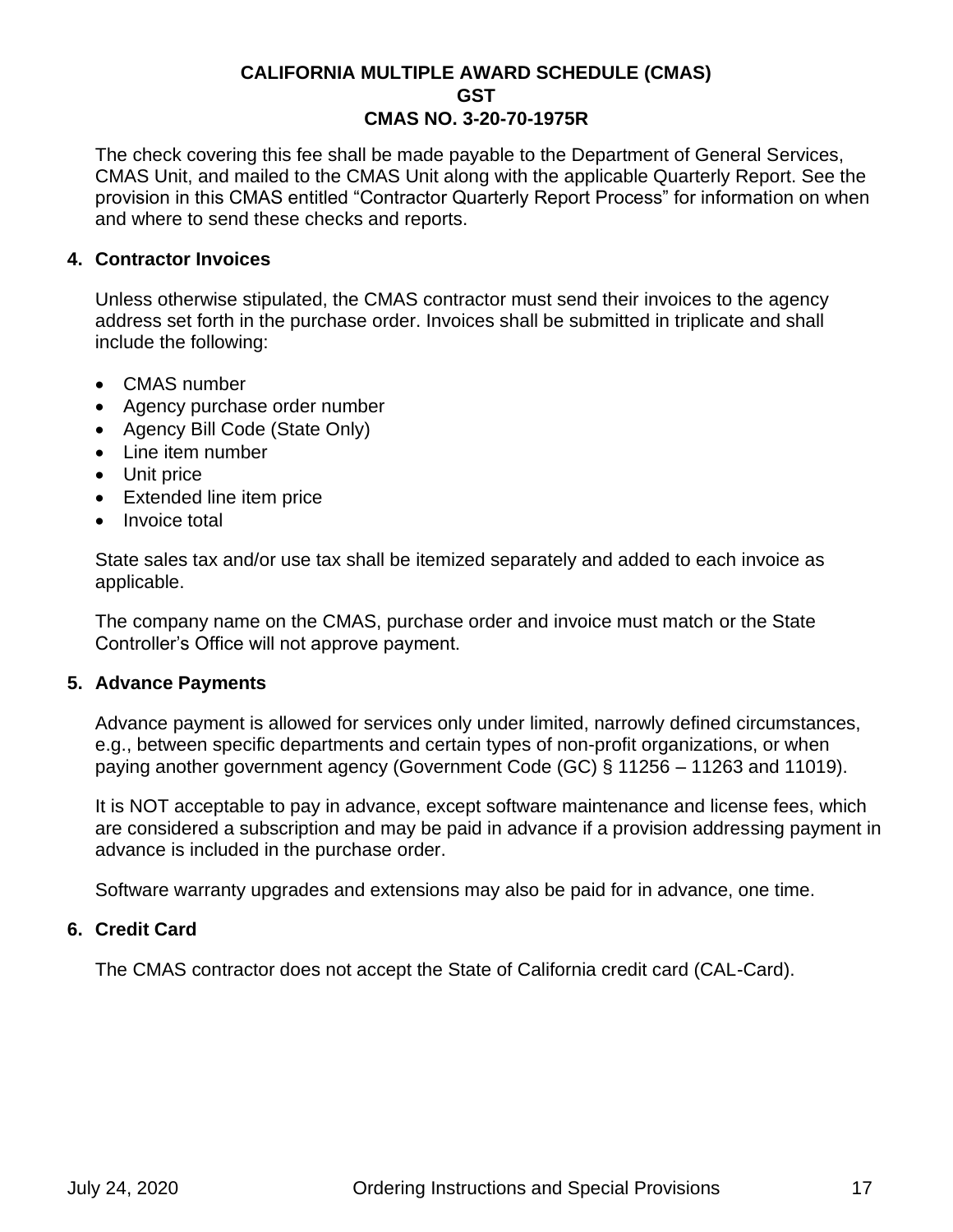# **7. Lease/Purchase Analysis**

State agencies must complete a Lease/Purchase Analysis (LPA) to determine best value when contemplating a lease/rental, and retain a copy for future audit purposes (State Administrative Manual (SAM) § 3710).

For short-term rental equipment, the lease/purchase analysis must be approved by the Department of General Services, Office of legal Services.

The lease/purchase analysis for all other purchases must be approved by the Department of General Services, GS SMart State Financial Marketplace. Buyers may contact the GS SMart Administrator, [Kris](mailto:patrick.mullen@dgs.ca.gov) Bianchini via e-mail at [kristopher.bianchini@dgs.ca.gov](mailto:kristopher.bianchini@dgs.ca.gov) for further information.

# **8. Leasing**

The State reserves the right to select the form of payment for all procurements, be it either an outright purchase with payment rendered directly by the State, or a financing/lease-purchase or operating lease via the State Financial Marketplace (GS SMart and/or Lease SMart). If payment is via the financial marketplace, the Supplier will invoice the State and the State will approve the invoice and the selected Lender/Lessor for all product listed on the State's procurement document will pay the supplier on behalf of the State.

Buyers may contact the GS SMart Administrator, [Kris](mailto:patrick.mullen@dgs.ca.gov) Bianchini via e-mail at [kristopher.bianchini@dgs.ca.gov](mailto:kristopher.bianchini@dgs.ca.gov) for further information.

# **9. Maintenance Tax**

The California Department of Tax and Fee Administration has ruled that in accordance with Section 1546 of the Sales and Use Tax Regulations of the Business Taxes Law Guide, whenever optional maintenance contracts include consumable supplies, such supplies are subject to sales tax.

Generally, the State has two options:

- 1. For agreements that provide for only maintenance services (i.e., the furnishing of labor and parts necessary to maintain equipment), the charges for the provision of maintenance services are not taxable.
- 2. For agreements that provide for both maintenance services and consumable supply items (i.e., toner, developer, and staples, for example), the provision of the consumable supplies is considered a taxable sale of tangible personal property. Therefore, State agencies awarding optional maintenance contracts are responsible for paying the applicable sales tax on the consumable supplies used during the performance period of the maintenance contract.

The Contractor will be required to itemize the consumables being taxed for State accounting purposes.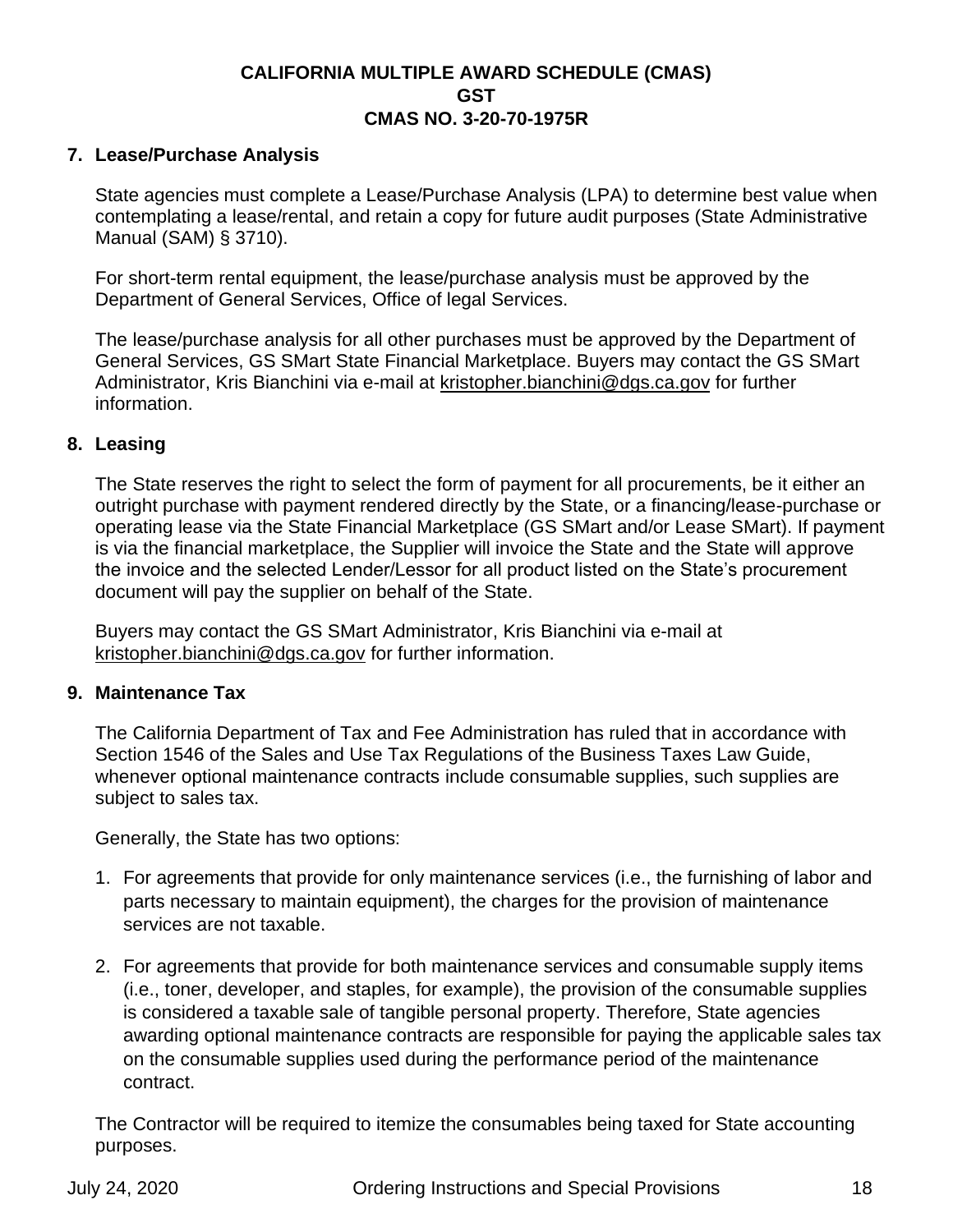# **CONTRACTOR QUARTERLY REPORT PROCESS**

CMAS contractors are required to submit a detailed CMAS Business Activity Report on a quarterly basis to the CMAS Unit.

This report shall be mailed to:

Department of General Services Procurement Division – CMAS Unit Attention: Quarterly Report Processing PO Box 989052, MS #2-202 West Sacramento, CA 95798-9052

Reports that include checks for incentive fees must be mailed and shall not be e-mailed. All other reports may be e-mailed to the attention of Quarterly Report Processing as follows:

CMAS Unit E-Mail: cmas@dgs.ca.gov

For the full instructions on completing and submitting [CMAS Quarterly Business Activity Reports,](http://www.dgs.ca.gov/PD/About/Page-Content/PD-Branch-Intro-Accordion-List/Acquisitions/California-Multiple-Award-Schedules) and a soft copy of a blank quarterly report form, go to the CMAS website (www.dgs.ca.gov/PD/About/Page-Content/PD-Branch-Intro-Accordion-List/Acquisitions/California-Multiple-Award-Schedules) and then select "File a CMAS Quarterly Report".

Important things to remember regarding CMAS Quarterly Business Activity Reports:

- A report is required for each CMAS, each quarter, even when no new purchase orders are received in the quarter.
- A separate report is required for each CMAS.
- **Each purchase order must be reported only once in the quarter identified by the purchase order date, regardless of when the services were performed, the products were delivered, the invoice was sent, or the payment was received.**
- Purchase orders from State and local government agencies must be separated on the report, as shown in the instructions.
- CMAS contractors must report the sales activity for all resellers listed on their CMAS.
- Any report that does not follow the required format or excludes required information will be deemed incomplete and returned to the CMAS contractor for corrections.
- Taxes and freight must not be included in the report.
- CMAS contractors must attach to their quarterly report a check covering the required incentive fee for all CMAS sales to local government agencies.
- New CMAS agreements and supplements will be approved only if the CMAS contractor has submitted all required quarterly reports and incentive fees.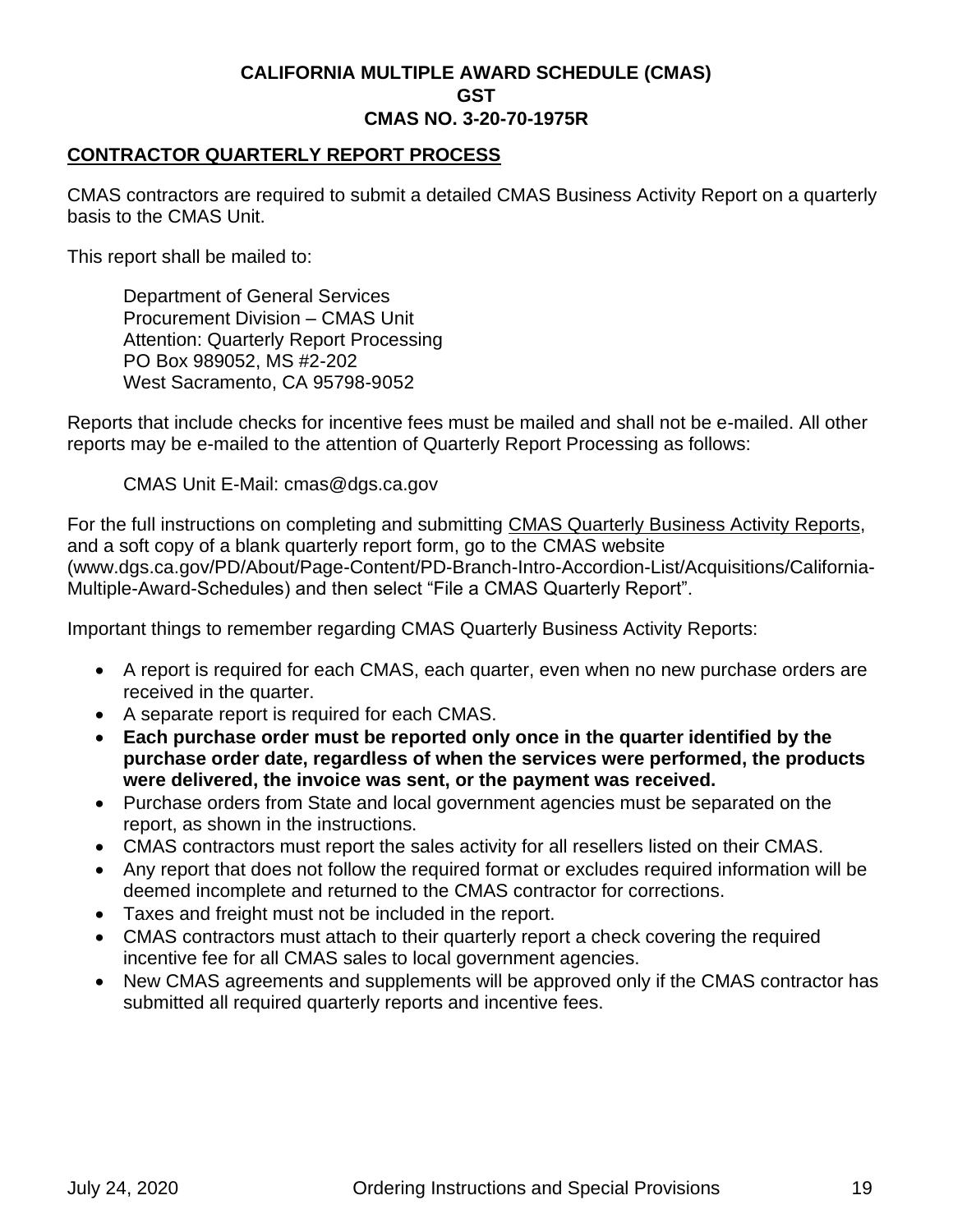CMAS Quarterly Business Activity Reports are due in the CMAS Unit within two weeks after the end of each quarter as shown below:

| Quarter 1 | January 1 to March 31    | Due April 15   |
|-----------|--------------------------|----------------|
| Quarter 2 | April 1 to June 30       | Due July 15    |
| Quarter 3 | July 1 to September 30   | Due October 15 |
| Quarter 4 | October 1 to December 31 | Due January 15 |

# **CONTRACTOR QUARTERLY INCENTIVE FEES**

CMAS contractors, who are not California certified small businesses, are required to remit to DGS an incentive fee equal to a percentage of the total of all local government agency orders (excluding sales tax and freight) placed against their CMAS. The incentive fee is in lieu of local government agencies being billed the referenced DGS administrative fee.

See the current incentive fees in the [DGS Price Book.](https://www.dgs.ca.gov/OFS/Price-Book)

CMAS contractors cannot charge local government agencies an additional charge on a separate line item to cover the incentive fee. The CMAS contractor must include the incentive fee in the price of the products or services offered, and the line item prices must not exceed the applicable base schedule prices.

A local government agency is any city, county, district, or other local governmental body, including the California State University (CSU) and University of California (UC) systems, K-12 public schools and community colleges empowered to expend public funds.

This incentive fee is waived for CMAS purchase orders issued to California certified small businesses.

The check covering this fee shall be made payable to the Department of General Services, CMAS Unit, and mailed to the CMAS Unit **along with the applicable Quarterly Report**. See the provision in this CMAS entitled "Contractor Quarterly Report Process" for information on when and where to send these checks and reports.

# **OBTAINING COPY OF ORIGINAL CMAS AND SUPPLEMENTS**

A copy of a CMAS and supplements, if any, can be obtained at [Cal eProcure](https://caleprocure.ca.gov/) (caleprocure.ca.gov). A complete CMAS consists of the following:

- CMAS cover pages (which includes the signature page, ordering instructions and special provisions, and any attachments or exhibits as prepared by the CMAS Unit)
- CMAS Terms and Conditions.
- Base schedule terms and conditions
- Product/service listing and prices
- Supplements, if applicable.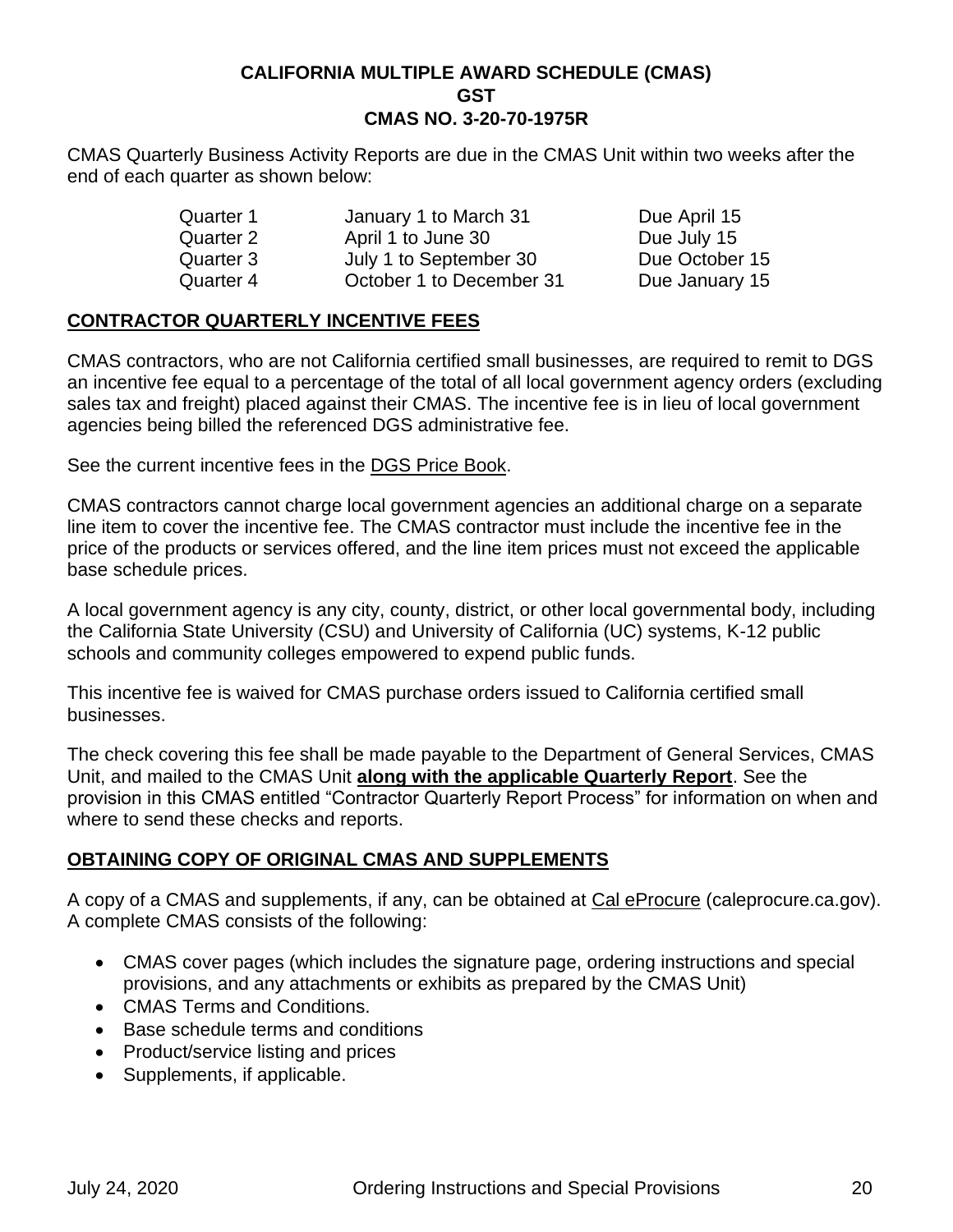It is important for the agency to confirm that the required products, services, and prices are included in the CMAS and are at or below base schedule rates. To streamline substantiation that the needed items are in the base schedule, the agencies should ask the CMAS contractor to identify the specific pages from the base schedule that include the required products, services, and prices. Agencies should save these pages for their file documentation.

# **CONTRACTORS ACTING AS FISCAL AGENTS ARE PROHIBITED**

When a subcontractor ultimately provides all of the products or performs all of the services that a CMAS contractor has agreed to provide, and the prime contractor only handles the invoicing of expenditures, then the prime contractor's role becomes that of a fiscal agent because it is merely administrative in nature, and does not provide a Commercially Useful Function (CUF). It is unacceptable to use fiscal agents in this manner because the agency is paying unnecessary administrative costs.

# **AGENCY RESPONSIBILITY**

Each agency is responsible for its own contracting program and purchasing decisions, including use of the CMAS program and associated outcomes.

This responsibility includes, but is not necessarily limited to, ensuring the necessity of the services, securing appropriate funding, complying with laws and policies, preparing the purchase order in a manner that safeguards the State's interests, obtaining required approvals, and documenting compliance with Government Code (GC) § 19130.b (3) for outsourcing services.

It is the responsibility of each agency to consult as applicable with their legal staff and contracting offices for advice depending upon the scope or complexity of the purchase order.

If you do not have legal services available to you within your agency, the DGS Office of Legal Services is available to provide services on a contractual basis.

# **CONFLICT OF INTEREST**

Agencies must evaluate the proposed purchase order to determine if there are any potential conflict of interest issues. See the CMAS Terms and Conditions, Conflict of Interest, for more information.

# **FEDERAL DEBARMENT**

When federal funds are being expended, the agency is required to obtain (retain in file) a signed "Federal Debarment" certification from the CMAS contractor before the purchase order is issued.

This certification is required by the regulations implementing Executive Order 12549, Debarment and Suspension, 29 CFR Part 98, Section 98.510, Participants; responsibilities. The regulations were published as Part VII of the May 26, 1988 Federal Register (pages 19160-19211).

# **CONTRACTOR TRAVEL**

The Travel provision is not applicable to this CMAS.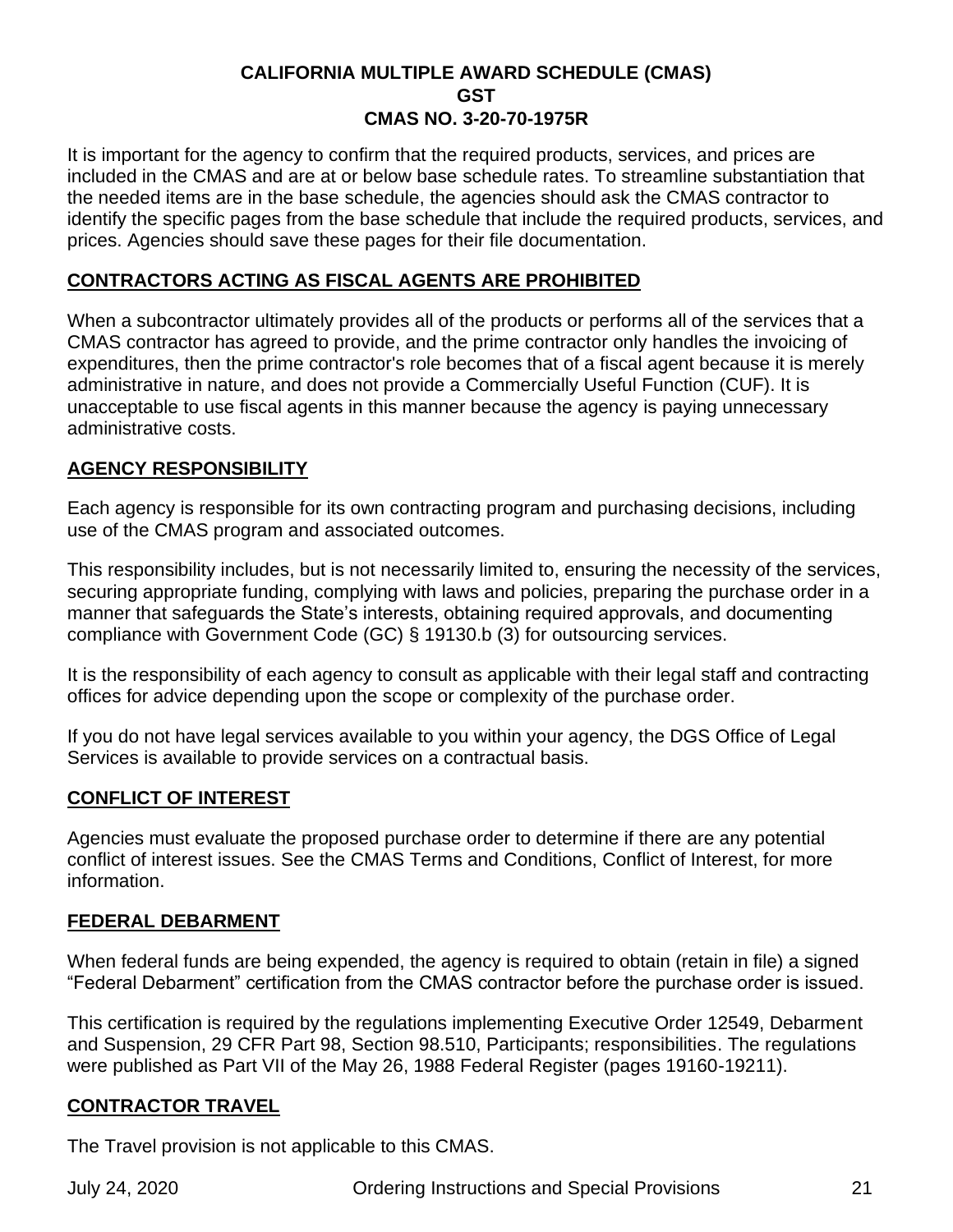# **LIQUIDATED DAMAGES FOR LATE DELIVERY**

The value of the liquidated damages cannot be a penalty, must be mutually agreed upon by agency and contractor and included in the purchase order to be applicable.

# **ACCEPTANCE TESTING CRITERIA**

If the agency wants to include acceptance testing for all newly installed technology systems, and individual equipment, and machines which are added or field modified (modification of a machine from one model to another) after a successful performance period, the test criteria must be included in the purchase order to be applicable.

# **AMERICANS WITH DISABILITY ACT (ADA)**

Section 504 of the Rehabilitation Act of 1973 as amended; Title VI and VII of the Civil Rights Act of 1964 as amended; Americans with Disabilities Act, 42 USC 12101; California Code of Regulations, Title 2, Title 22; California Government Code, Sections 11135, et seq.; and other federal and State laws, and Executive Orders prohibit discrimination. All programs, activities, employment opportunities, and services must be made available to all persons, including persons with disabilities. See Attachment A for Procurement Division's ADA Compliance Policy of Nondiscrimination on the Basis of Disability.

Individual government agencies are responsible for self-compliance with ADA regulations.

Contractor sponsored events must provide reasonable accommodations for persons with disabilities.

# **DGS PROCUREMENT DIVISION CONTACT AND PHONE NUMBER**

Department of General Services Procurement Division, CMAS Unit 707 Third Street, 2<sup>nd</sup> Floor, MS 2-202 West Sacramento, CA 95605-2811

Phone # (916) 375-4365